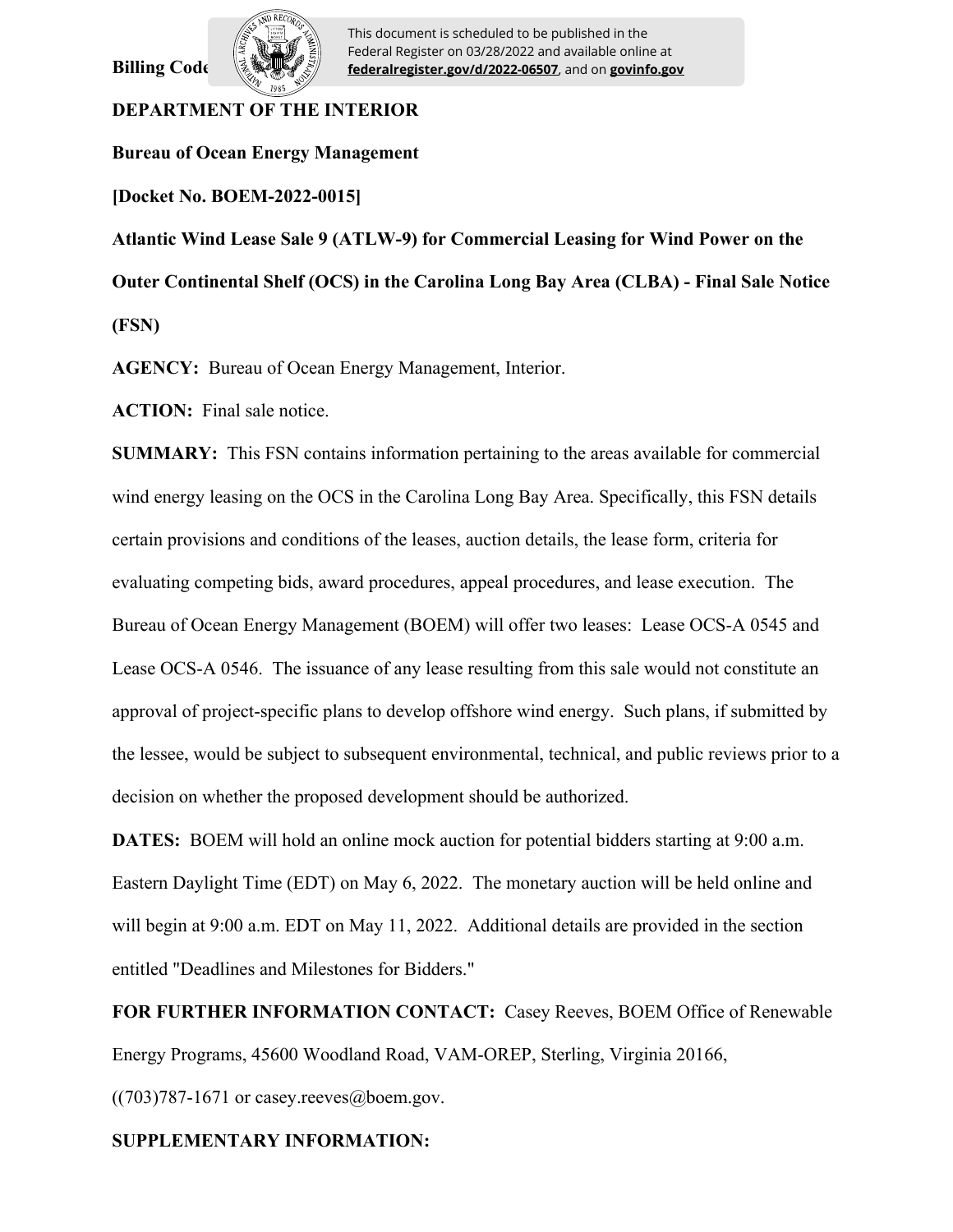I. BACKGROUND: The Outer Continental Shelf Lands Act authorizes BOEM to offer renewable energy leases for sale on the OCS competitively, unless BOEM determines there is no competitive interest. On December 13, 2012, BOEM published a *Call for Information and Nominations* (or "Call") in the Federal Register (under Docket ID: BOEM-2012-0088) for a 45-day public comment period to gauge the offshore wind industry's interest in acquiring commercial wind leases in three areas offshore North Carolina and to request comments regarding site conditions, resources and other uses within the Call areas. On February 5, 2013, BOEM reopened the comment period for the Call to allow for additional public input (Docket ID: BOEM-2012-0088); the comment period closed on March 7, 2013. BOEM then published a Proposed Sale Notice (PSN) in the Federal Register on November 1, 2021, which initiated a 60-day comment period ending on January 3, 2022. Any prospective bidders wishing to participate in a Carolina Long Bay lease sale were requested to submit qualification materials postmarked no later than January 3, 2022. BOEM also hosted an auction seminar for prospective bidders on November 16, 2021, to discuss the proposed auction format. BOEM received 60 comment submissions in response to the PSN, which are available on regulations.gov (Docket ID: BOEM-2021-0078) at: https://www.regulations.gov/document/BOEM-2021-0078-0001.

In response to the comments received, BOEM made several changes to the description of the Wilmington East Lease Area that was published in the PSN. The primary change is a reorientation of lease area boundaries resulting in 110,091 acres being offered for sale, which is further explained in Section IV - Areas Offered for Leasing. In addition, several lease stipulations were developed, or refined, based on feedback solicited in the PSN, including provisions to advance engagement and coordination with federally recognized Tribal Nations, ocean users, other agencies, underserved communities, and other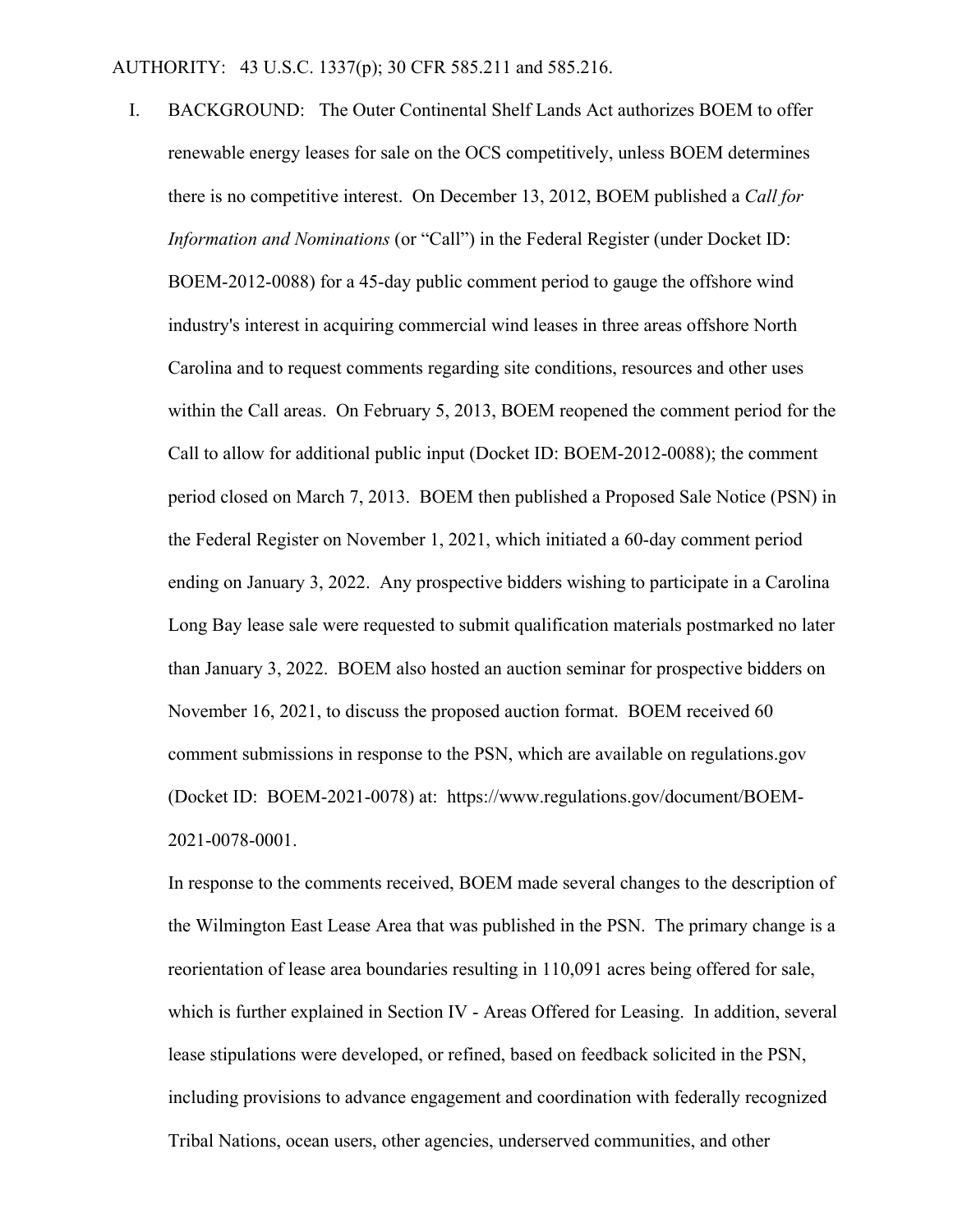interested stakeholders; advance flexibility in transmission planning; advance the

domestic supply chain; and promote the use of project labor agreements (PLAs).

II. LIST OF ELIGIBLE BIDDERS: BOEM has determined that the following 16 entities are legally, technically, and financially qualified to hold a commercial wind lease in the Wilmington East Lease Area pursuant to 30 CFR 585.106 and 107 and may participate in this lease sale as bidders subject to meeting the requirements outlined in this notice:

| <b>Company Name</b>               | <b>Company No.</b> |
|-----------------------------------|--------------------|
| 547 Energy LLC                    | 15123              |
| Arevia Power LLC                  | 15129              |
| Avangrid Renewables, LLC          | 15019              |
| BP US Offshore Wind Energy LLC    | 15122              |
| Invenergy Long Bay Offshore LLC   | 15137              |
| Carolina Offshore Wind LLC        | 15135              |
| Duke Energy Renewables Wind, LLC  | 15134              |
| EDF Renewables Development, Inc.  | 15027              |
| JERA Renewables NA, LLC           | 15131              |
| Masdar Offshore Wind Americas LLC | 15139              |
| MRP Offshore Wind Farm LLC        | 15141              |
| Orsted North America Inc.         | 15059              |
| OW North America Ventures LLC     | 15133              |
| RWE Offshore Wind Holdings, LLC   | 15061              |
| Shell New Energies US LLC         | 15140              |
| TotalEnergies Renewables USA, LLC | 15136              |

a. **Affiliated Entities**: On the Bidder's Financial Form (BFF) discussed below, eligible bidders must list any eligible bidders with whom they are affiliated. Affiliated eligible bidders are not permitted to compete against each other in the lease sale and must decide by the start of the auction which eligible bidder (if any) will participate. If two or more affiliated bidders participate in the auction, BOEM may disqualify some or all such bidders from the auction. BOEM considers two entities to be affiliated if they meet the definition of affiliate in 30 CFR 1206.20, as applicable, or if they are both direct, or indirect,

subsidiaries of the same parent company.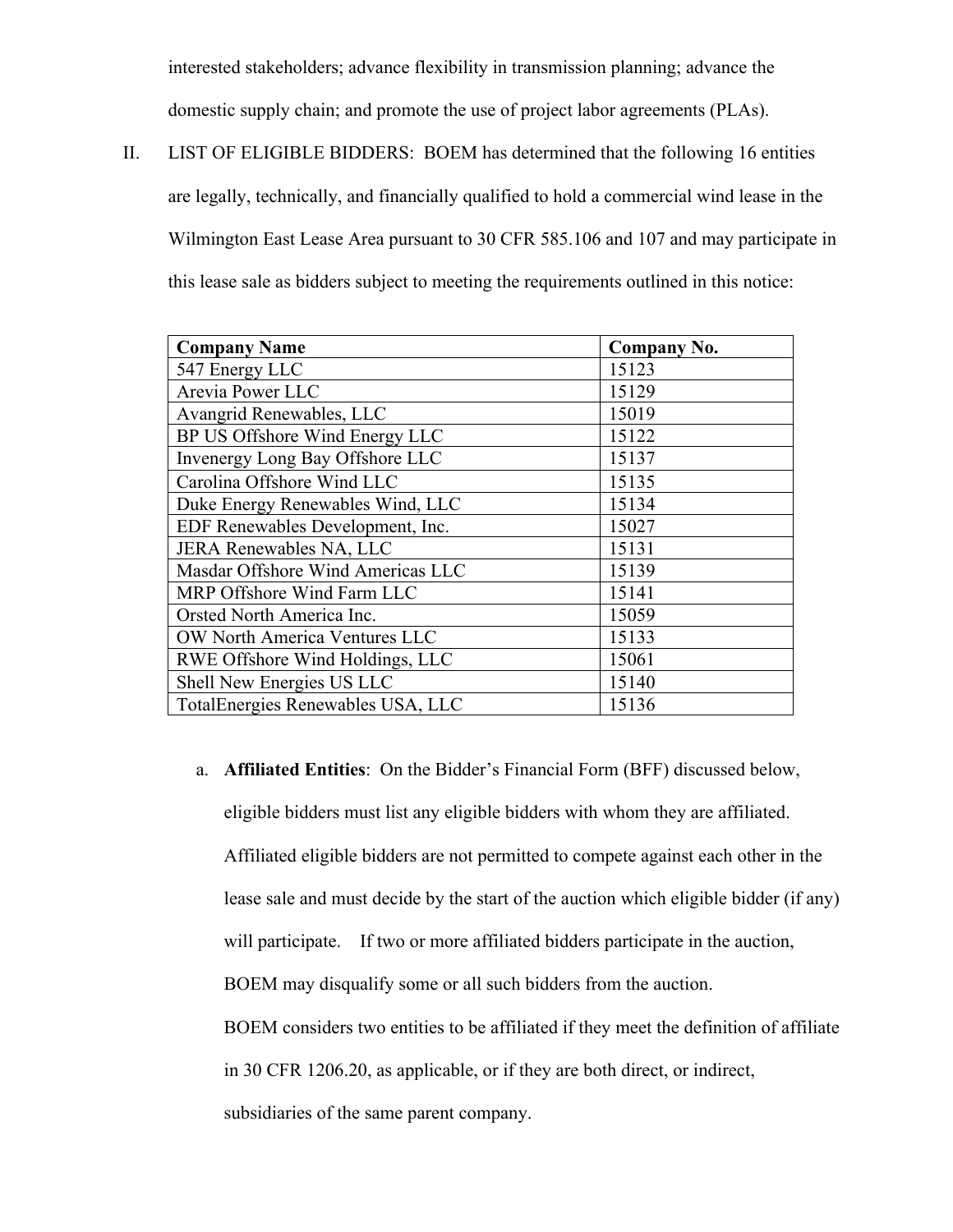III. DEADLINES AND MILESTONES FOR BIDDERS: This section describes the major deadlines and milestones in the auction process from publication of this FSN to execution of the lease pursuant to this sale. These are organized into various stages: the FSN Waiting Period; Conducting the Auction; and From the Auction to Lease Execution.

#### a. **FSN Waiting Period**

**i.** *BFF:* Each bidder must submit a BFF to BOEM to participate in the auction. BOEM must receive each BFF no later than April 11, 2022. If a bidder does not submit a BFF by this deadline, BOEM, in its sole discretion, may grant an extension to that bidder only if BOEM determines the bidder's failure to timely submit a BFF was caused by events beyond the bidder's control. The BFF can be downloaded at: boem.gov/renewable-energy/state-activities/carolina-long-bay. Once BOEM has processed a BFF, the bidder may log into *pay.gov* and submit a bid deposit. For purposes of this auction, BOEM will not consider any BFFs submitted by bidders for previous lease sales. BOEM will only accept an originally executed paper copy of the BFF. The BFF must be executed by an authorized representative listed on the bidder's legal qualifications. Each bidder is required to sign the self-certification in the BFF, in accordance with 18 U.S.C. 1001 (Fraud and False Statements).

**ii.** *Bid Deposit*: Each bidder must provide a bid deposit of \$2,000,000 no later than April 25, 2022, to participate in the mock auction and the monetary auction. If a bidder would like to qualify to win two lease areas, the bidder must provide a bid deposit of \$4,000,000. BOEM will consider extensions to this deadline only if BOEM, in its sole discretion, determines that the failure to timely submit the bid deposit was caused by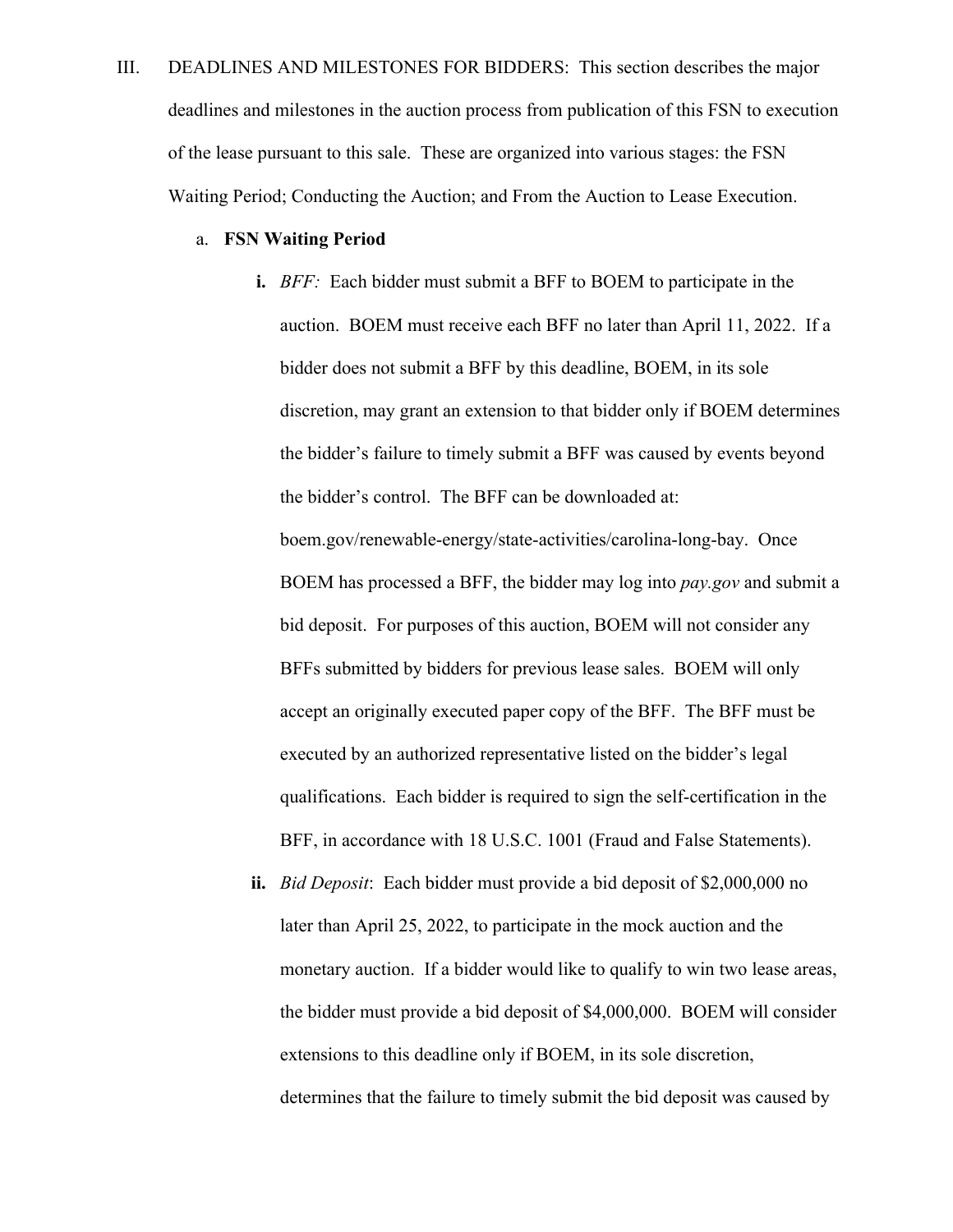events beyond the bidder's control. Further information about bid deposits can be found in the "Bid Deposit" section of this notice.

#### b. **Conducting the Auction**

- **i.** *Mock Auction:* BOEM will hold a Mock Auction on May 6, 2022, beginning at 9:00 a.m. EDT. The Mock Auction will be held online. BOEM will contact each bidder that has timely submitted a BFF and bid deposit and provide instructions for participation. Only bidders that have timely submitted BFFs and bid deposits may participate in the Mock Auction.
- **ii.** *Multiple-factor Auction:* On May 11, 2022, BOEM, through its contractor, will start the auction. The first round of the auction will start at 9:00 a.m. EDT. The auction will proceed electronically according to a schedule to be distributed by the BOEM Auction Manager at the beginning of the auction, subject to revisions that will be communicated to bidders during the auction. BOEM anticipates that the auction will last 1 business day, but it may continue for as many consecutive business days, as necessary, until the auction ends in accordance with the procedures described in the "Auction Procedures" section of this notice.
- **iii.** *Announce Provisional Winners:* BOEM will announce the provisional winners of the lease sale after the auction ends.

#### c. **From the Auction to Lease Execution**

- **i.** *Refund Non-Winners*: Once the provisional winners have been announced, BOEM will return the non-winners' bid deposits.
- **ii.** *Department of Justice (DOJ) Review*: DOJ will have 30 days in which to conduct an antitrust review of the auction, pursuant to 43 U.S.C 1337(c).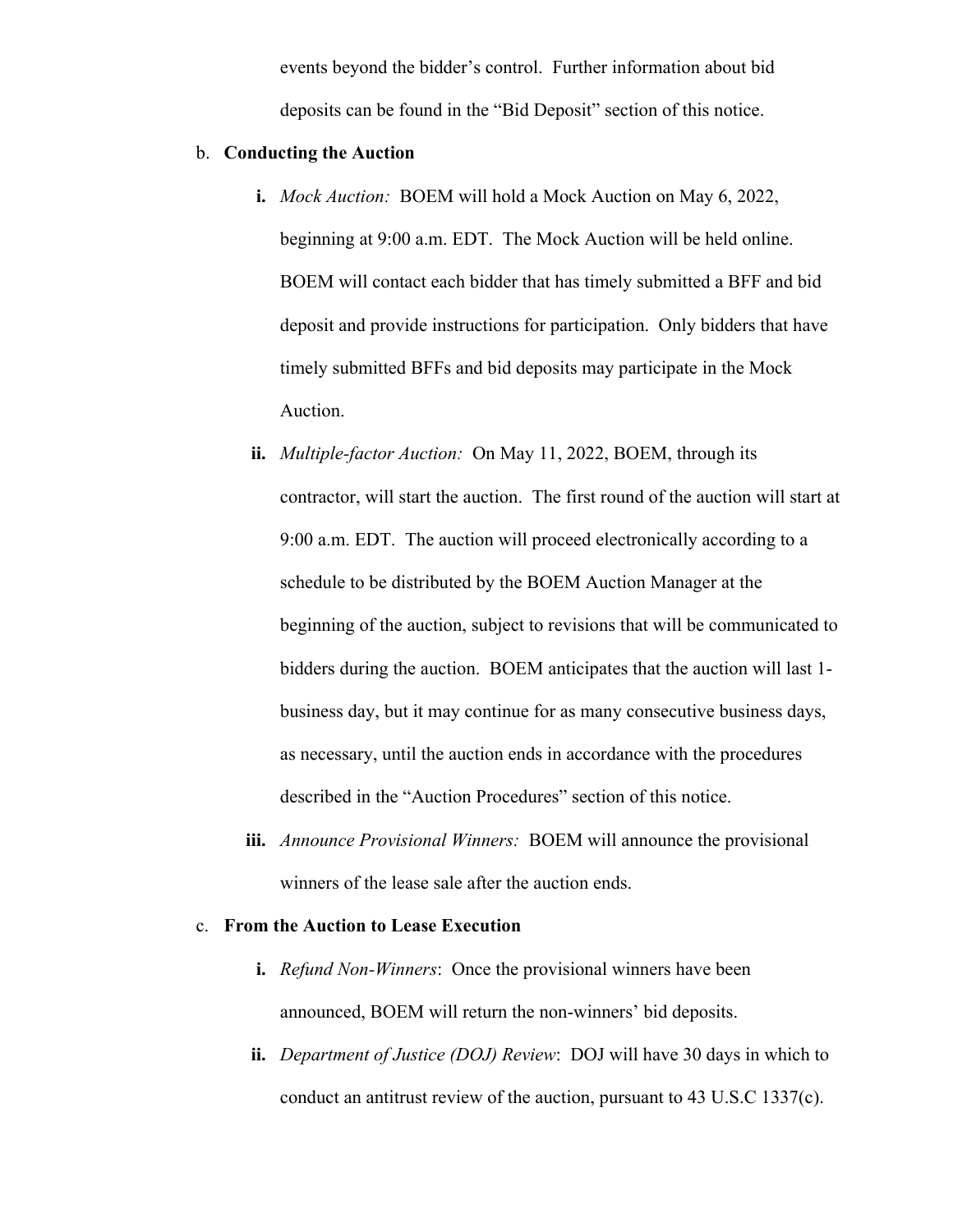- **iii.** *Delivery of the Lease*: BOEM will send three lease copies to each provisional winner, with instructions for executing the lease. The first year's rent is due 45-calendar days after the winners receive the lease copies for execution.
- iv. *Return the Lease*: Within 10-business days of receiving the lease copies, the auction winners must post financial assurance, pay any outstanding balance of their bonus bids (i.e., winning monetary bid minus applicable bid deposit), and sign and return the three executed lease copies. In the event of a delay, BOEM may extend the 10 business day time period for executing and returning the lease if we determine the delay to be caused by events beyond your control, pursuant to 30 CFR 585.224(e).
- **v.** *Execution of Lease*: Once BOEM has received the signed lease copies and verified that all other required materials have been received, BOEM will make a final determination regarding its issuance of the leases and will execute the leases, if appropriate.
- IV. AREAS OFFERED FOR LEASING: In deciding whether to remove areas from leasing consideration, BOEM's charge is to balance all the factors in 43 U.S.C. 1337 $(p)(4)$ . No single factor or comment led to BOEM's designation of the final two sale areas; rather, BOEM altered the areas in certain locations where: (1) multiple factors weighed in favor of a change; (2) there was evidence supporting the application of those factors; and (3) the changes were supported by the comments. BOEM's designation of the two lease areas offered in the FSN were informed by its coordination with BOEM's intergovernmental task force members for multiple years, stakeholder engagement, and consideration of the 60 comments that BOEM received in response to the PSN. BOEM is offering two lease areas totaling 110,091 acres for sale through this notice (Figure 1). The size of the two lease areas have been reduced by approximately 14 percent from the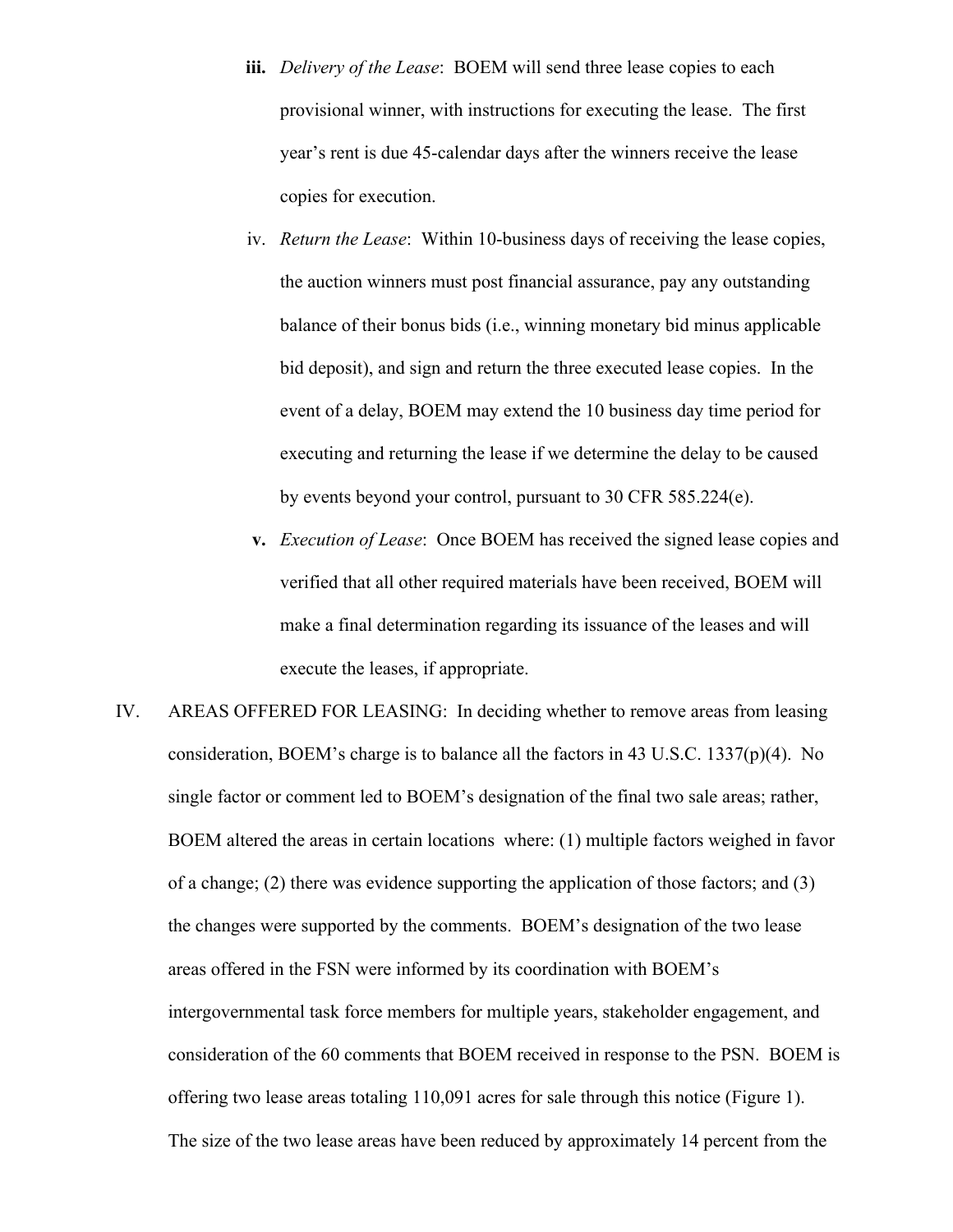size of the areas proposed in the PSN to address issues and concerns expressed in the comments submitted on the PSN and through consultation with Federal agencies. Approximately 17,774 acres were removed from Leases OCS-A 0545 and OCS-A 0546 in the FSN. BOEM decided to remove from leasing consideration all lease blocks within 20 statute miles of the shoreline, thereby eliminating 13,474 acres in the northern portion of the proposed lease area. In addition, 4,300 acres were removed from the southeast portion of the proposed lease area to eliminate overlap between the lease area and the navigational fairway proposed by the U.S. Coast Guard (USCG). Following these removals, BOEM divided the remaining lease area into two nearly equal lease areas. BOEM designated the two lease areas to ensure that each has a similar acreage, distance to shore, wind resource potential, and in response to comments received on the PSN.

The area available for sale will be auctioned as two leases:

Table 1 to Section IV - ATLW-9 Final Lease Areas

| Lease             | <b>Total Acres</b> |
|-------------------|--------------------|
| OCS-A 0545        | 54,937             |
| <b>OCS-A 0546</b> | 55,154             |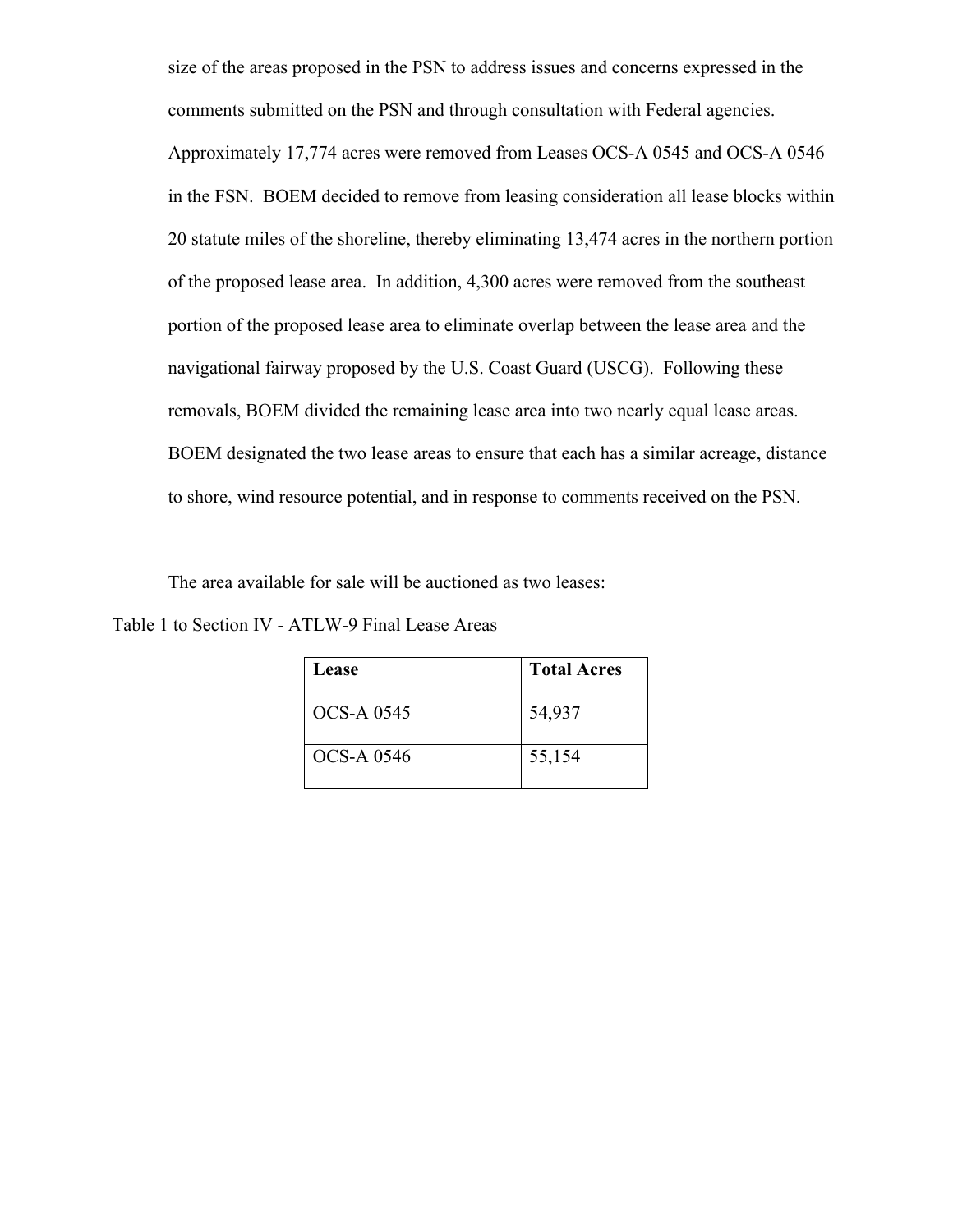

**V.** ENVIRONMENTAL REVIEW: On December 13, 2012, BOEM published a notice of intent to prepare an environmental assessment (EA) to consider potential environmental consequences of site characterization activities (e.g., biological, archeological, geological, and geophysical surveys and core samples) and site assessment activities (e.g., installation of meteorological towers or buoys) expected to be conducted after lease issuance. The EA also considered surveys along project easements associated with the potential leases and grants for subsea cable corridors. As part of the EA process, BOEM sought comments on the issues and alternatives that should inform the EA and received approximately 47 comments, which can be found at https://www.regulations.gov under Docket No. BOEM-2012-0090. A notice of availability of the EA was published on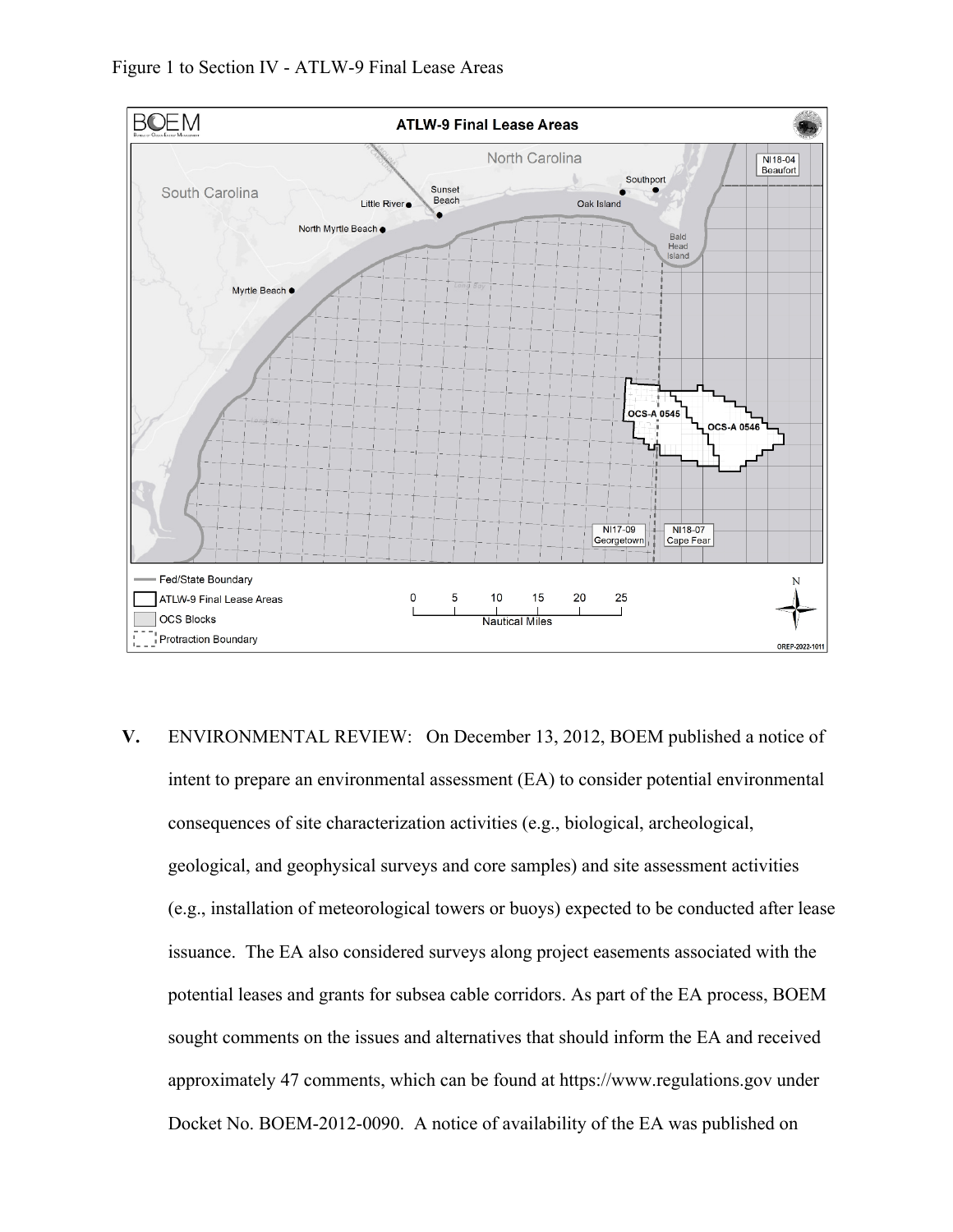January 23, 2015, to initiate a 30-day public comment period (80 FR 3621) and comments received can be found at https://www.regulations.gov under Docket No. BOEM-2015-0001. The EA was subsequently revised based on comments received during the comment period and public information meetings. The revised EA and the finding of no significant impact were published on September 17, 2015 and are available at: https://www.boem.gov/sites/default/files/renewable-energy-program/State-Activities/NC/NC-EA-Camera-FONSI.pdf. Concurrently with its preparation of the EA, BOEM conducted consultations under the Endangered Species Act (ESA), the Magnuson-Stevens Fishery Conservation and Management Act, and the Coastal Zone Management Act. BOEM prepared and executed a programmatic agreement (PA) to guide its consultations under Section 106 of the National Historic Preservation Act. The PA provides for consultations to continue through BOEM's decision-making process regarding the issuance of leases on the OCS. Also included in the PA is BOEM's phased identification and evaluation of historic properties. On August 13, 2021, BOEM announced its intent to prepare a Supplemental EA (SEA) to the 2015 *Commercial Wind Lease Issuance and Site Assessment Activities on the Atlantic Outer Continental Shelf Offshore North Carolina - Revised Environmental Assessment*. This announcement opened a 30-day comment period that closed on September 13, 2021. The SEA evaluated current science, studies, circumstances, and other information relevant to reasonably foreseeable environmental impacts from site characterization activities and site assessment activities associated with issuing wind energy leases in the Wilmington East WEA. Some of this new information includes a recent marine cultural resources survey, changes in the status of some ESA-listed species, the listing of new endangered species, and the designation of the North Atlantic right whale critical habitat. On December 8, 2021, BOEM announced the availability of the Draft SEA. This announcement opened a 30-day comment period that closed on January 7, 2022. BOEM received 11 comments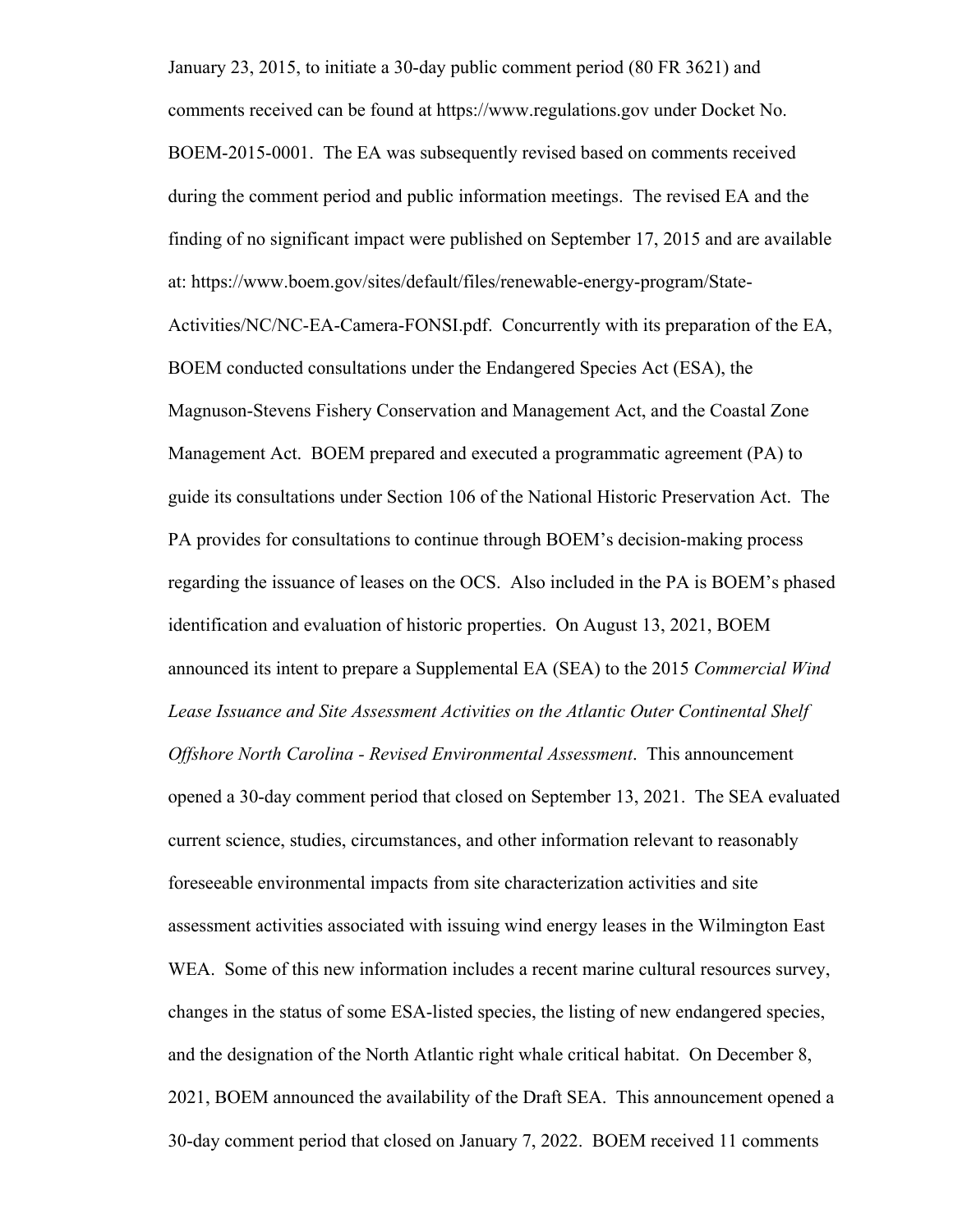on the Draft SEA, which can be found at http://www.regulations.gov under Docket No. BOEM-2021-0090. The SEA was subsequently revised based on comments received during the comment period and public information meetings. The availability of the Final SEA and Finding of No Significant Impact was announced on March 21, 2022. BOEM determined that the Proposed Action would not cause any significant impacts and that implementing the Proposed Action does not constitute a major Federal action significantly affecting the quality of the human environment within the meaning of section 102(2)(c) of the National Environmental Policy Act of 1969. BOEM will conduct additional environmental reviews upon receipt of a lessee's proposed project-specific plans, such as a Site Assessment Plan (SAP) or Construction and Operations Plan (COP).

- VI. NEW AND MODIFIED LEASE STIPULATIONS:Based on feedback provided, BOEM is adding lease stipulations that were discussed conceptually in the PSN. BOEM is also refining some stipulations identified in the PSN and previous lease packages.
	- a. **Reporting requirements:** In an effort to require early and regular engagement with Tribal Nations, ocean users, underserved communities, agencies and other stakeholders that may be potentially affected by activities on the OCS (collectively "Tribal Nations and parties"), BOEM is building upon an existing lease stipulation to require a semi-annual progress report. Within the progress report, Lessees will identify Tribal Nations and parties potentially affected by proposed activities and provide updates on engagement activities, impacts on or benefits to the Tribal Nations and parties due to the proposed activities, and how, if at all, a project proposal has been informed or altered to address those impacts or benefits, as well as any planned engagement activities during the next reporting period. In acknowledgment of the existing and growing consultation burden placed on many of the Tribal Nations and parties, the stipulation also requires, to the maximum extent practicable, that Lessees coordinate with one another on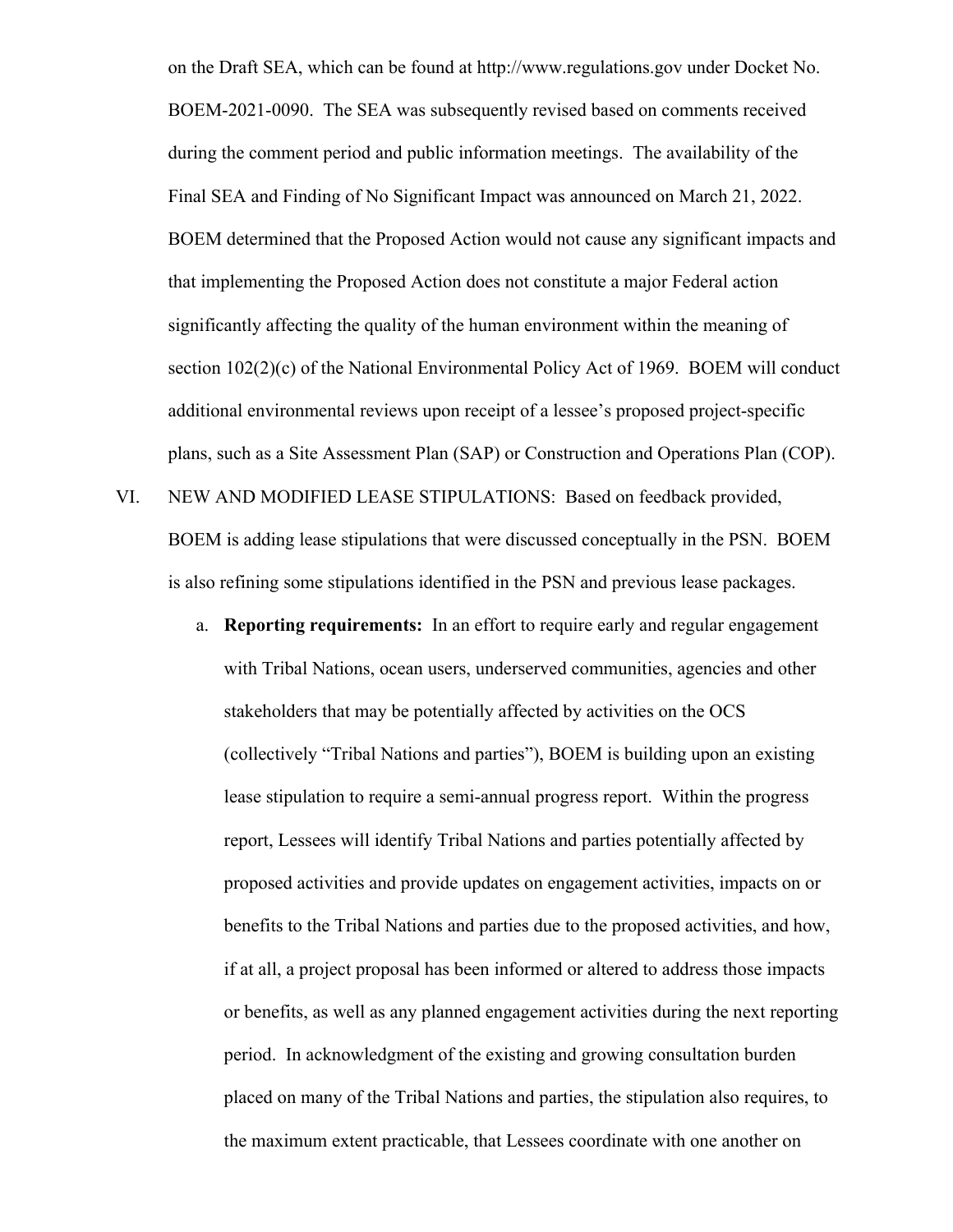engagement activities. It is BOEM's intention that this requirement to coordinate engagement apply not only to meetings proposed by Lessees, but also to reasonable requests to coordinate engagement made by Tribal Nations and parties. In addition, the stipulation requires that the progress report incorporate separate lease requirements for the development of communication plans for fisheries (Fisheries Communication Plan (FCP)), Tribal Nations (Native American Tribes Communication Plan), and agencies (Agency Communication Plan), which serve to guide engagement activities with those groups. Lastly, the progress report must also include an update on activities executed under any survey plan.

- b. **Transmission Planning***:* BOEM is continuing a planned approach to siting submarine electrical transmission cables on the OCS and is evaluating options, including the use of cable corridors, regional transmission systems, meshed systems, and other mechanisms. Therefore, BOEM may condition COP approval on the incorporation of such methods where appropriate. BOEM encourages those who obtain a lease(s) from this sale to engage in early coordination with adjacent lessees, states, Tribal Nations, and other ocean users to identify ways to minimize impacts from transmission. In addition, BOEM has modified the lease stipulations concerning lessee communication with Tribal Nations and parties to explicitly require the lessee to seek input and discussion surrounding transmission easements prior to proposing such easements.
- c. **Birds and Bats:**As a result of BOEM's ESA consultation efforts, the U.S. Fish and Wildlife Service issued a letter on October 15, 2021, recommending the installation of automated Motus telemetry tracking stations on meteorological buoys to help address information gaps on offshore movements of birds and bats, including ESA-listed species. Therefore, BOEM is including a stipulation requiring the use of such tracking stations.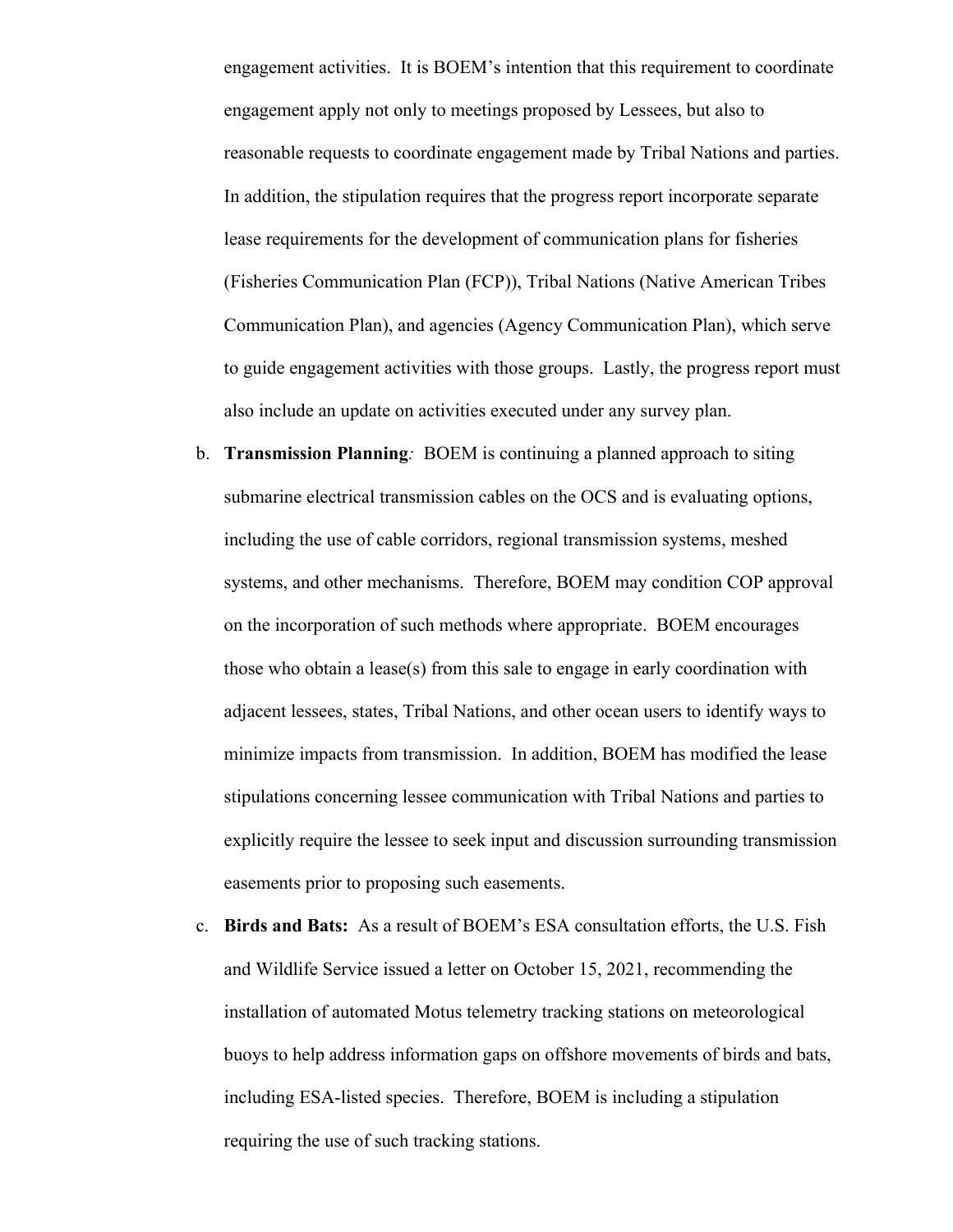# d. **Project Labor Agreements and Supply Chain:** BOEM is committed to a clean energy future, workforce development and safety, and the establishment of a durable domestic supply chain that can sustain the U.S. offshore wind energy industry. To advance this vision, BOEM has included two lease stipulations that will encourage construction efficiency for projects and contribute towards establishing a domestic supply chain:

- i. The first stipulation requires lessees to make every reasonable effort to enter a project labor agreement covering the construction stage of any project proposed for the lease areas. The PLA provisions for the construction of an offshore wind project will apply to all contractors.
- ii. The second stipulation requires lessees to establish a statement of goals in which the lessee will describe its plans for contributing to the creation of a robust and resilient U.S.-based offshore wind industry supply chain. The lessee must provide regular progress updates on the achievement of those goals to BOEM, and BOEM will make those updates publicly available.
- e. **Surface Structure Layout and Orientation:** In the PSN, BOEM solicited comments on proposed transit corridors. The USCG has informed BOEM that the term "transit corridor" is not defined or recognized in law, regulation, or international convention. As such, the use of the term will likely add confusion. BOEM will not use the term in this sale or future lease sales or other actions. The final lease area delineations do not include a buffer of non-leased area between the two lease boundaries. However, where each lease abuts the neighboring lease area, each lessee must endeavor to implement a layout of surface structures that facilitates activities on the lease and allows for a structure layout that contains two common lines of orientation across the adjacent leases (as described in Navigation and Vessel Inspection Circular 01-19). Where such a design cannot be agreed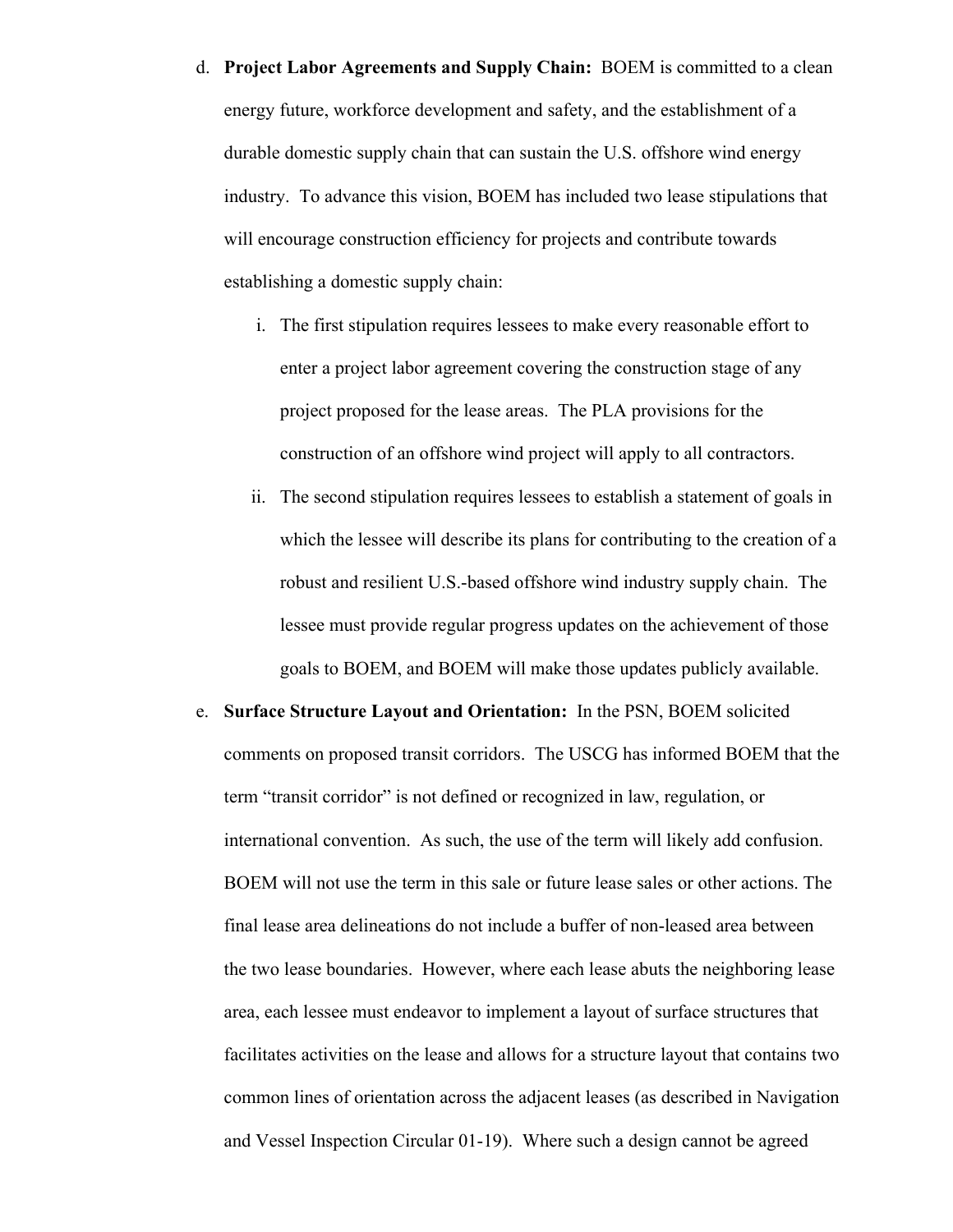upon among adjacent lessees, each lessee will be required to incorporate a 1-nmi setback from the boundary of the neighboring lease where no surface structures will be permitted.

#### f. **Endangered Species Act Programmatic Consultation**

BOEM has completed a programmatic informal consultation with the National Marine Fisheries Service(NMFS) under section 7 of the ESA. Federal partners that were co-action agencies on the programmatic informal consultation include the Bureau of Safety and Environmental Enforcement, U.S. Army Corp of Engineers, and the U.S. Environmental Protection Agency. On June 29, 2021, NMFS issued a Letter of Concurrence under the ESA

(https://www.boem.gov/renewable-energy/final-nlaa-osw-programmatic) that covers site characterization (high resolution geophysical (HRG) and geotechnical avian, and marine mammal surveys) and site assessment and data collection (deployment, operation, and retrieval of meteorological and oceanographic data buoys) activities associated with Atlantic OCS leases. As a result of this consultation, project design criteria (PDCs) and best management practices (BMPs) associated with the mitigation, monitoring, and reporting conditions have been developed for those data collection activities covered in the consultation. The PDCs and BMPs pertain to mitigation, monitoring, and reporting conditions for reducing noise exposure to protected species from HRG surveys, avoiding vessel interactions with protected species, and requiring mooring design and marine debris practices to avoid entanglement of listed species. BOEM requires mitigation, monitoring, and reporting conditions for all marine mammals. As applicable, these PDCs and BMPs will be lease requirements for the lease areas and are found in the document *Project Design Criteria and Best Management*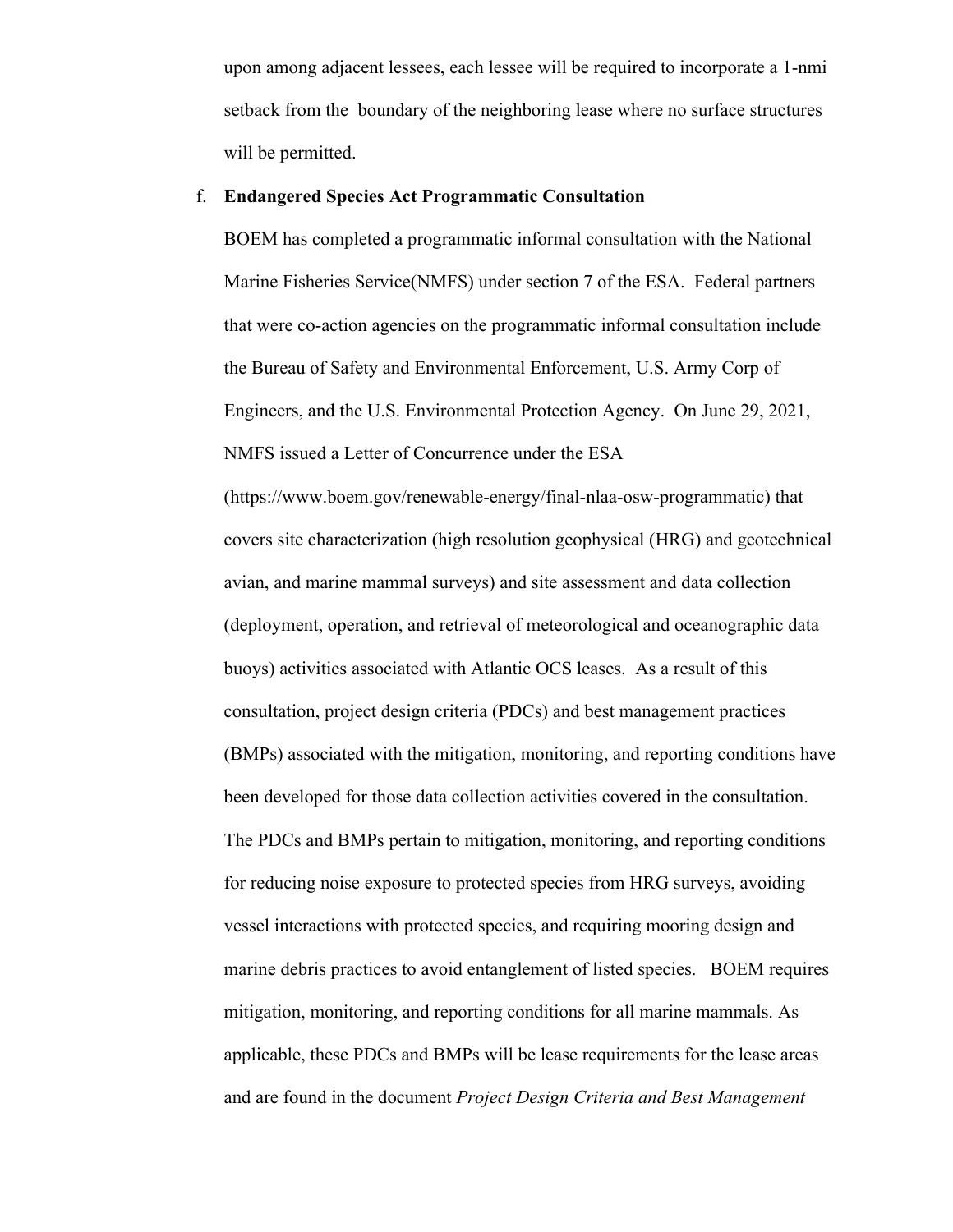*Practices for Data Collection Associated with Atlantic Offshore Wind Leases*

located at: https://www.boem.gov/renewable-energy/nmfs-esa-consultations.

- VII. POTENTIAL FUTURE RESTRICTIONS: Prospective bidders should be aware of potential conflicts with existing uses of the OCS by the Department of Defense (DOD) and USCG, among others. BOEM coordinates with the DOD and USCG throughout our leasing process. A February 2021 letter from the DOD summarizes our most recent consultations and is available at: https://www.boem.gov/renewable-energy/stateactivities/carolina-long-bay. Once BOEM receives a SAP or COP, we will further review the proposed project's potential impacts on other ocean uses as part of BOEM's environmental and project review process. This analysis could result in the identification of potential mitigation measures and/or terms and conditions as part of any potential project approval.
- **VIII.** LEASE TERMS AND CONDITIONS: BOEM has included terms, conditions, and stipulations for the OCS commercial wind leases to be offered through this sale. After the leases are issued, BOEM reserves the right to require compliance with additional terms and conditions associated with approval of a SAP or COP. The leases are available on BOEM's website at: https://www.boem.gov/renewable-energy/stateactivities/carolina-long-bay. The leases include the following five attachments:
	- Addendum "A" (Description of Leased Area and Lease Activities);
	- Addendum "B" (Lease Term and Financial Schedule);
	- Addendum "C" (Lease Specific Terms, Conditions, and Stipulations);
	- Addendum "D" (Project Easement); and
	- Addendum "E" (Rent Schedule).

Addenda "A," "B," and "C" provide detailed descriptions of lease terms and conditions. Addenda "D" and "E" will be completed at the time of COP approval or approval with modifications.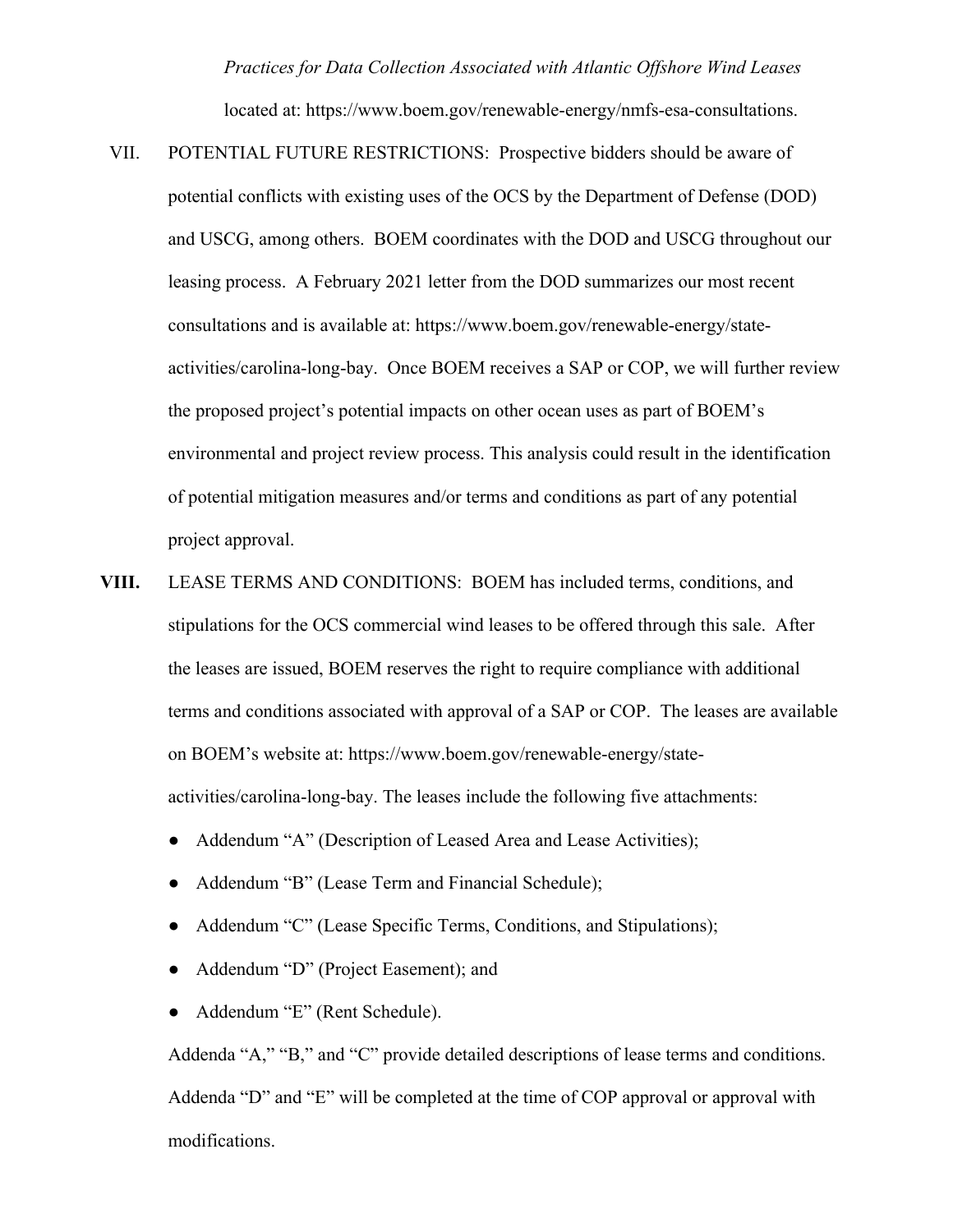The most recent version of BOEM's renewable energy commercial lease form (BOEM-0008) is available on BOEM's website at: http://www.boem.gov/BOEM-OCS-Operation-Forms/.

Pursuant to 30 CFR 585.601, a leaseholder wishing to submit a SAP must do so within 12 months of lease issuance. If the lessee intends to continue to hold the lease into its operations term, the lessee must submit a COP at least 6 months before the end of the site assessment term.

- IX. FINANCIAL TERMS AND CONDITIONS: This section provides an overview of the annual payments required of the lessee that will be fully described in the lease, and the financial assurance requirements that will be associated with the lease.
	- a. **Rent:** Pursuant to 30 CFR 585.224(b) and 585.503, the first year's rent payment of \$3 per acre is due within 45-calendar days of the date the lessee receives the lease for execution. Thereafter, annual rent payments are due on the anniversary of the effective date of the lease as defined in 30 CFR 585.237 (the "Lease Anniversary"). Once commercial operations under the lease begin, BOEM will charge rent only for the portions of the lease remaining undeveloped (i.e., nonoperating acreage). The rent that would be due should no portion of each lease area be authorized for commercial operations is shown below.

| Lease             | <b>Total Acres</b> | <b>Rent Due</b>     |
|-------------------|--------------------|---------------------|
| <b>OCS-A 0545</b> | 54,937             | \$164,811 per year  |
| <b>OCS-A 0546</b> | 55,154             | $$165,462$ per year |
| Total             | 110,091            | \$330,273 per year  |

If the lessee submits an application for relinquishment of a portion of its leased area within the first 45-calendar days following the date that the lease is received by the lessee for execution, and BOEM approves that application, no rent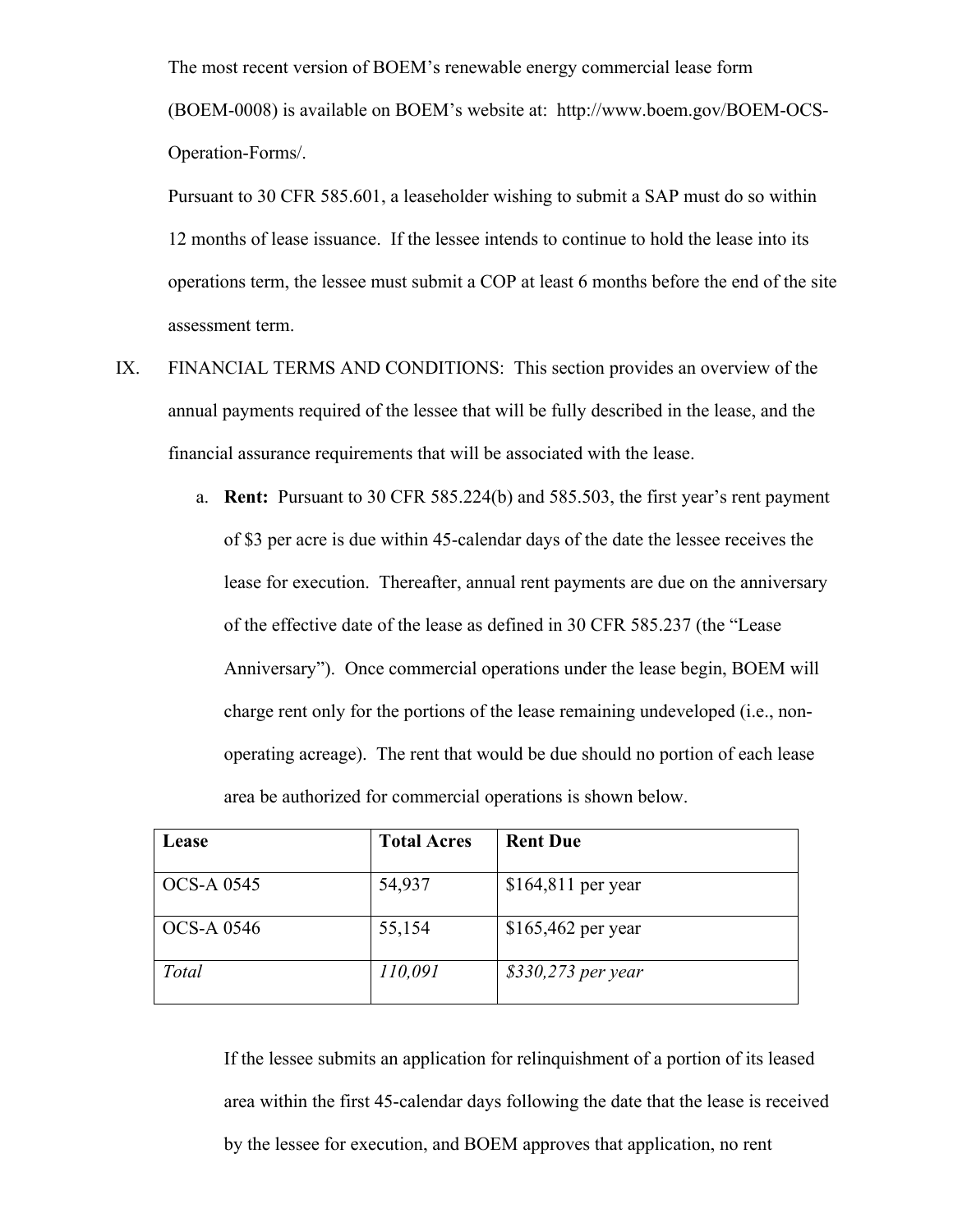payment will be due on the relinquished portion of the lease area. Later relinquishments of any portion of the lease area will reduce the lessee's rent payments starting in the lease year following BOEM's approval of the relinquishment. A lease issued under this part confers on the lessee the right to one or more project easements without further competition for the purpose of installing gathering, transmission, and distribution cables; pipelines; and appurtenances on the OCS as necessary for the full enjoyment of the lease. A lessee must apply for the project easement as part of your COP or GAP, as provided under subpart F of 30 C.F.R. part 585. The lessee must also pay rent for any project easement associated with the lease, commencing on the date that BOEM approves the COP (or modification thereof) that describes the project easement and when the operations term begins as outlined in 30 CFR  $585.500(a)(5)$  and  $585.507(b)$ . Annual rent for a project easement is \$5 per acre, subject to a minimum of \$450 per year.

b. **Operating Fee:** For purposes of calculating the initial annual operating fee payment pursuant to 30 CFR 585.506, BOEM applies an operating fee rate to a proxy for the wholesale market value of the electricity expected to be generated from the project during its first 12 months of operations. This initial payment will be prorated to reflect the period between the commencement of commercial operations and the Lease Anniversary. The initial annual operating fee payment is due within 45 days of the commencement of commercial operations. Thereafter, subsequent annual operating fee payments are due on or before the Lease Anniversary.

The subsequent annual operating fee payments are calculated by multiplying the operating fee rate by the imputed wholesale market value of the projected annual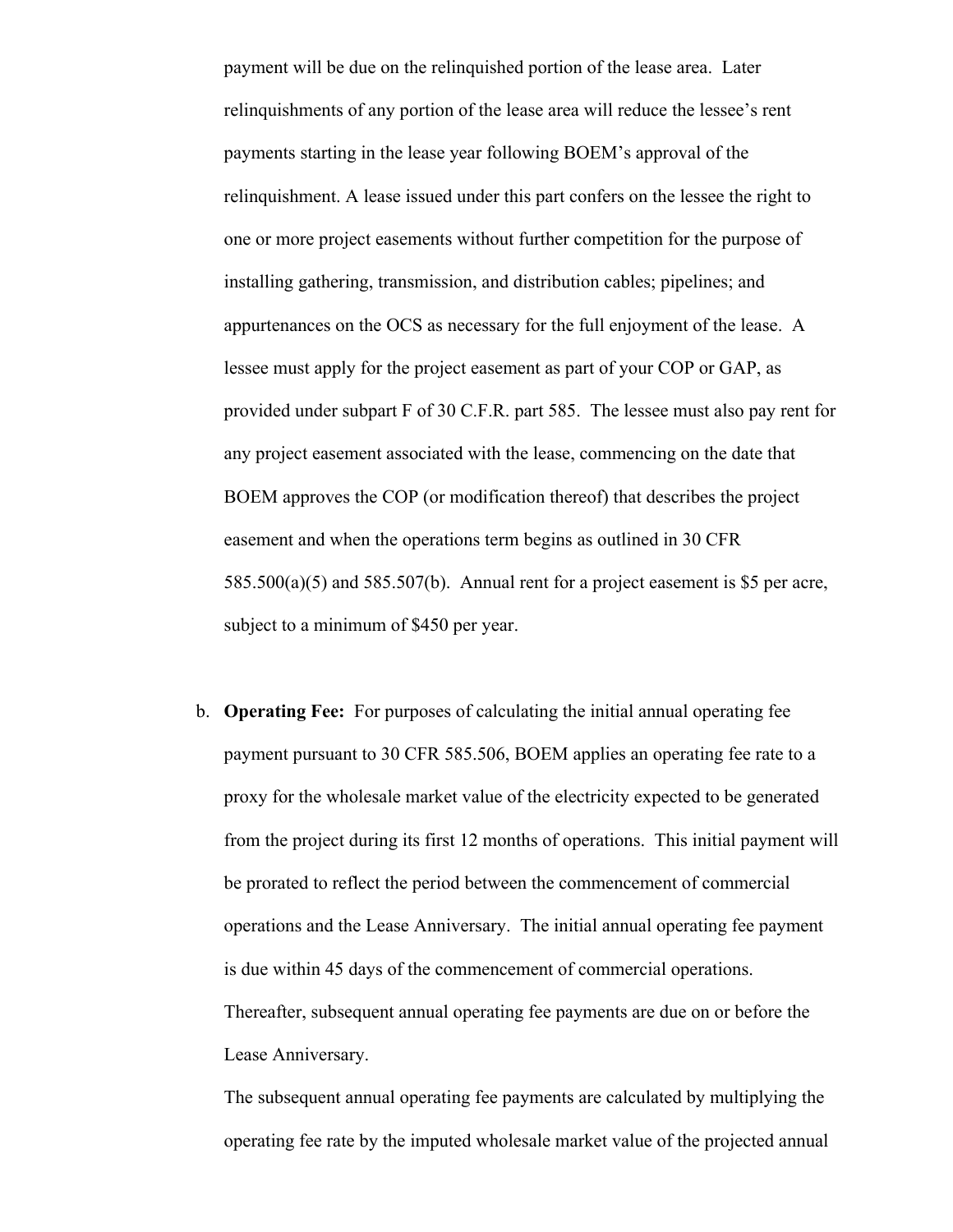electric power production. For the purposes of this calculation, the imputed market value would be the product of the project's annual nameplate capacity, the total number of hours in the year (8,760), the capacity factor, and the annual average price of electricity derived from a regional wholesale power price index. For example, the annual operating fee for a 1,028-megawatt (MW) wind facility operating at a 40 percent capacity (i.e., capacity factor of 0.4) with an annual average regional wholesale power price of \$40/megawatt hour (MWh) and an operating fee rate of 0.02 will be calculated as follows:

Annual Operating Fee = 1,028 MW  $\times$  8,760 $\frac{\text{hrs}}{\text{year}}$  $\frac{\text{hrs}}{\text{year}}$   $\times$  0.4  $\times$   $\frac{$40}{\text{MWh}}$ Power Price  $\times$  0.02 = \$2,881,689.60

- i. *Operating Fee Rate:* The operating fee rate is the share of imputed wholesale market value of the projected annual electric power production due to the Office of Natural Resources Revenue as an annual operating fee. For the Lease Areas, BOEM will set the fee rate at 0.02 (i.e., 2 percent) for the entire life of commercial operations.
- ii. *Nameplate Capacity:* Nameplate capacity is the maximum rated electric output, expressed in MW, that the turbines of the wind facility under commercial operations can produce at their rated wind speed, as designated by the turbine's manufacturer. The nameplate capacity available at the start of each year of commercial operations on the lease will be the capacity provided in the Fabrication and Installation Report (FIR). For example, if the lessee installed 100 turbines as documented in its FIR, and each is rated by the manufacturer at 12 MW, the nameplate capacity of the wind facility is 1,200 MW.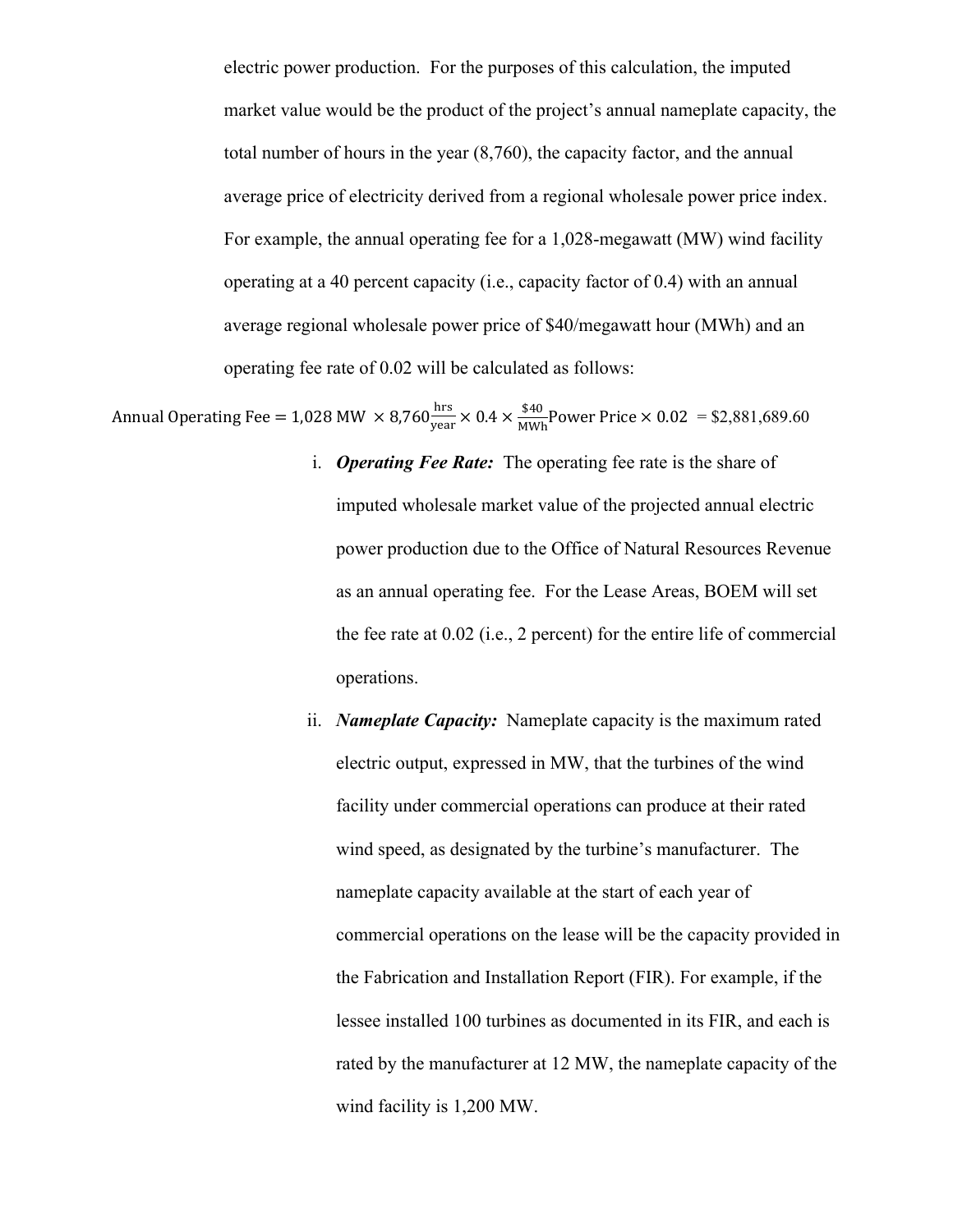iii. *Capacity Factor:* The capacity factor relates to the amount of energy delivered to the grid during a period of time compared to the amount of energy the wind facility would have produced at full capacity during that same period of time. This factor is represented as a decimal between zero and one. There are several reasons why the amount of power delivered is less than the theoretical 100 percent of capacity. For a wind facility, the capacity factor is mostly determined by the availability of wind. Transmission line loss and downtime for maintenance or other purposes also affect the capacity factor.

The capacity factor for the year in which the commercial operation date occurs, and for the first 6 years of commercial operations on the lease, is set to 0.4 (i.e., 40 percent). At the end of the sixth year, the capacity factor may be adjusted to reflect the performance over the previous five years based upon the actual metered electricity generation at the delivery point to the electrical grid. Similar adjustments to the capacity factor may be made once every five years thereafter.

### iv. *Wholesale Power Price Index:* Pursuant to 30 CFR

 $585.506(c)(2)(i)$ , the wholesale power price, expressed in dollars per MW-hour, is determined at the time each annual operating fee payment is due. For the leases offered in this sale, BOEM will use the index for VACAR average price per MW from the Enerfax power prices dataset within Hitachi's ABB Velocity Suite or similar. VACAR is a subregion of the Southeastern Electric Reliability Council and comprises the Carolinas and parts of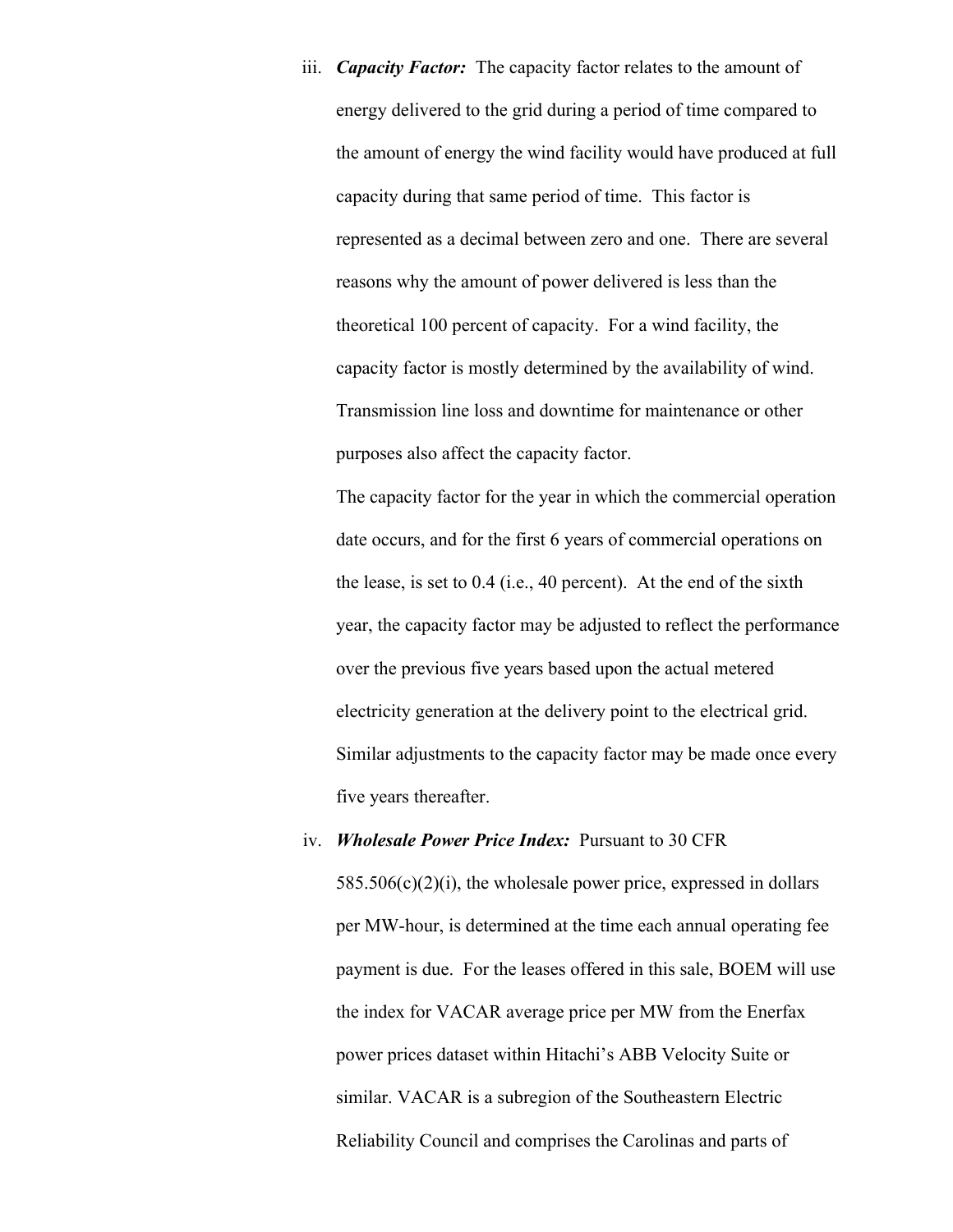Virginia. The VACAR average price per megawatt represents prices from Duke, Progress Energy's Carolina Power and Light, Santee Cooper, South Carolina Electric and Gas, Southeastern Power Administration, and APGI Yadkin Division.

c. **Financial Assurance:** Within 10-business days after receiving the lease copies and pursuant to 30 CFR 585.515-.516, the provisional winners of the leases must provide an initial lease-specific bond or other approved means of meeting the lessor's initial financial assurance requirements, in the amount of \$100,000. The provisional winners may meet financial assurance requirements by posting a surety bond or financial assurance instrument or alternative detailed in 30 C.F.R. §§ 585.526-529. BOEM encourages the provisionally winning bidder to discuss the financial assurance requirement with BOEM as soon as possible after the auction has concluded.

BOEM will base the amount of all SAP, COP, and decommissioning financial assurance on cost estimates for meeting all accrued lease obligations at the respective stages of development. BOEM will determine the required amount of supplemental and decommissioning financial assurance on a case-by-case basis.

d. **Payments:** The annual lease payments and financial assurance requirements described above can be found in Addendum "B" of the leases, which BOEM has made available with this notice on its website at:

https://www.boem.gov/renewable-energy/state-activities/carolina-long-bay.

**X.** BFF: Each bidder must fill out the BFF referenced in this FSN. BOEM has also made a copy of the form available with this notice on its website at: https://www.boem.gov/renewable-energy/state-activities/carolina-long-bay. BOEM recommends that each bidder designate an email address in its BFF that the bidder will then use to create an account in *pay.gov* (if it has not already done so).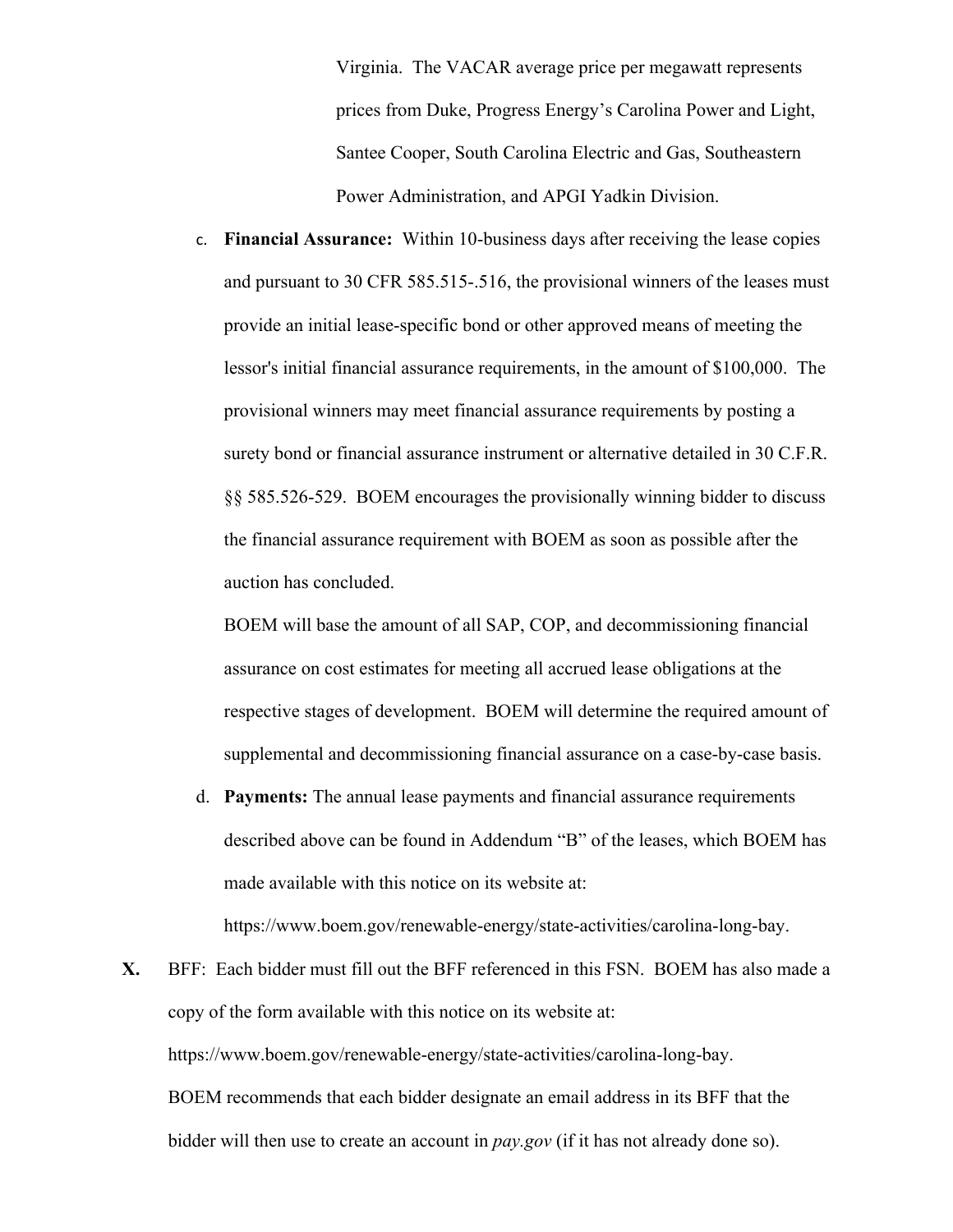Bidders who elect to qualify for the bidding credit will check the paragraph affirming their interest on their BFF and include a conceptual strategy at the time of the bid deposit. Bidders committing to the bidding credit must meet the bidding credit requirements before submission of the FDR. Bidders who do not elect to qualify may indicate by a check mark next to the paragraph declining the bidding credit. If a BFF does not indicate a selection, BOEM will assume no bidding credit is desired. BOEM will not consider BFFs submitted by bidders for previous lease sales as satisfying the requirements of this auction. If a bidder does not submit a BFF for this sale by April 11, 2022, BOEM, in its sole discretion, may grant an extension to that bidder only if BOEM determines the bidder's failure to timely submit a BFF was caused by events beyond the bidder's control. BOEM will only accept an original, executed paper copy of the BFF. The BFF must be executed by an authorized representative listed in the qualifications package on file with BOEM as authorized to bind the company.

XI. BID DEPOSIT: A bid deposit is an advance cash payment submitted to BOEM to participate in the auction. After creating an account in *pay.gov* (if necessary), bidders may use the Bid Deposit Form on the *pay.gov* website to leave a deposit. Each bidder must submit a bid deposit of \$2,000,000 or \$4,000,000 to be eligible to bid for one or two lease areas, respectively, no later than April 25, 2022. Any bidder who fails to submit the bid deposit by this deadline may be disqualified from participating in the auction. Following the auction, bid deposits will be applied against bonus bids or other obligations owed to BOEM. If the bid deposit exceeds a bidder's total financial obligation, BOEM will refund the balance of the bid deposit to the bidder. Once BOEM has announced the provisional winner(s), BOEM will refund bid deposits to the other bidders If BOEM offers a lease pursuant to a provisionally winning bidder and that bidder fails to timely return the signed lease form, establish financial assurance, or pay the balance of its bid, BOEM will retain the bidder's \$2,000,000 (or \$4,000,000) bid deposit. In such a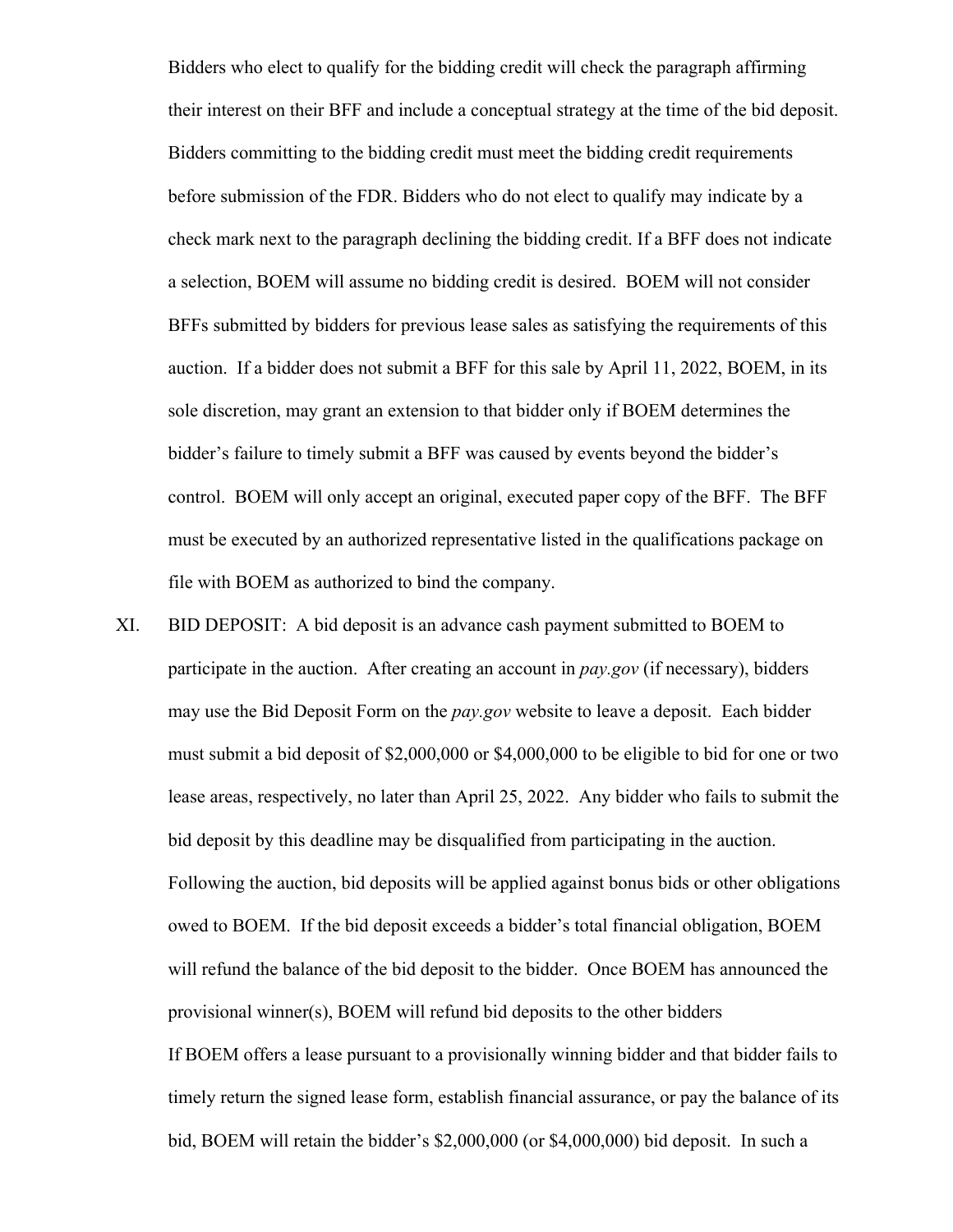circumstance, BOEM may determine which bid would have won in the absence of the bid previously determined to be the winning bid and to offer a lease pursuant to this next highest bid if it has not won one the other Lease Area.

- **XII.** MINIMUM BID: The minimum bid is the lowest bid that BOEM will accept as a winning bid, and it is where BOEM will start the bidding in the auction. 30 CFR 585.221. BOEM has established a minimum bid of \$50.00 per acre for this lease sale.
- **XIII.** AUCTION PROCEDURES: As authorized under 30 CFR 585.220(a)(4) and
	- 585.221(a)(6), BOEM will use a multiple-factor auction format, with a multiple-factor bidding system for this lease sale. The bidding system for this lease sale will be a multiple-factor combination of a monetary bid and a non-monetary factor. This auction format was selected to enhance, through training, the offshore wind workforce or standup the domestic supply chain for offshore wind manufacturing, assembly, or services, and is designed to lead to expeditious and orderly development of offshore wind resources on the OCS. BOEM will appoint a panel to review the non-monetary component after the BFFs and bid deposits have been received but before the auction, and the panel will verify the results of the lease sale. Following review of the strategy to support workforce training programs for the offshore wind industry, development of a U.S. domestic supply chain for the offshore wind energy industry, or both, BOEM will notify bidders if they qualify for the credit prior to the mock auction. BOEM reserves the right to change the composition of this panel at any time. The bid made by a particular bidder in each round will represent the sum of a monetary (cash) amount and a non-monetary factor (bidding credit). The structure of this bidding credit is explained in the subsection below. BOEM will start the auction using the minimum bid price for each Lease Area and will increase those prices incrementally until no more than one active bidder per Lease Area remains in the auction.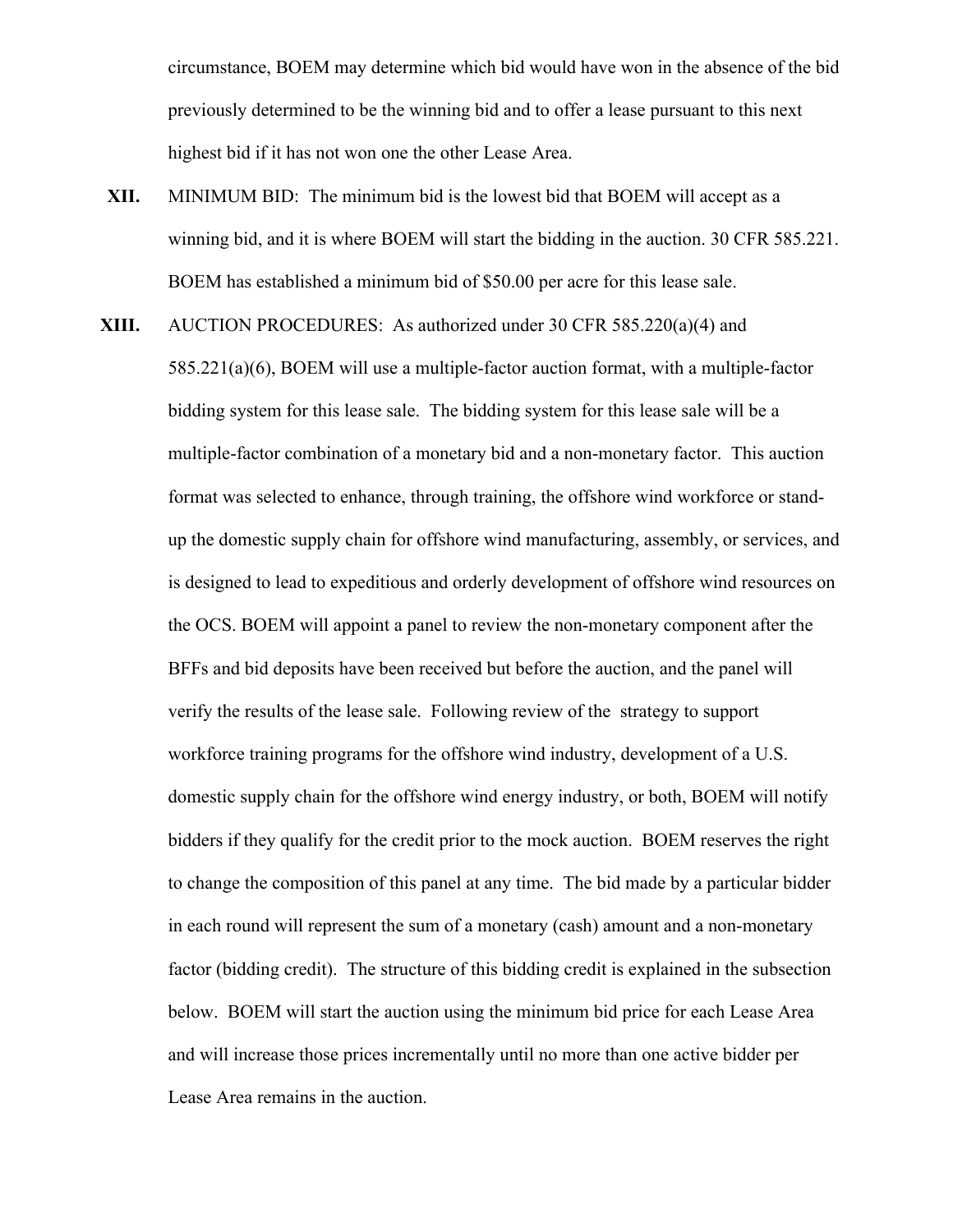## *20 Percent Non-Monetary (Bidding) Credit for Workforce Training or Supply Chain*

#### *Development*

The bidding credit allows a bidder to receive a credit of 20 percent of its cash bid in exchange for committing to make a qualifying monetary contribution ("Contribution") to programs or initiatives, as described in the BFF Addendum and lease, that support workforce training programs for the offshore wind industry, development of a U.S. domestic supply chain for the offshore wind energy industry, or both. To qualify for the credit, the winning bidder is required to financially contribute at least 80 percent of the bidding credit value toward a workforce training program or the development of a domestic supply chain, as described in the BFF Addendum and lease. For example, a winning bidder qualified for the bidding credit and meeting the asking price of \$31.32 million would receive a credit of \$5.22 million toward its winning bid in exchange for a \$4.176 million (80 percent of \$5.22 million) commitment to workforce training or development of the domestic supply chain. The bidding credit would be calculated as follows:

Cash Bid = 
$$
\left\{ \frac{\$31.32 \text{ million}}{1 + 0.20} \right\}
$$
 = \$26.1 million  
Credit = \$31.32 - \$26.1 = \$5.22 million

Committment =  $0.80 * $5.22$  million = \$4.176 million

- i. If a bidder qualified for the bidding credit wins both lease areas, this calculation would be applied to its bid for both lease areas.
- ii. The Contribution to workforce training must result in a better trained and/or larger domestic offshore wind work force that would provide for more efficient operations via increasing the supply of fully trained personnel, pursuant to congressional policy under 43 U.S.C. 1332(6), which states that operations on the OCS should be conducted in a safe manner by well-trained personnel.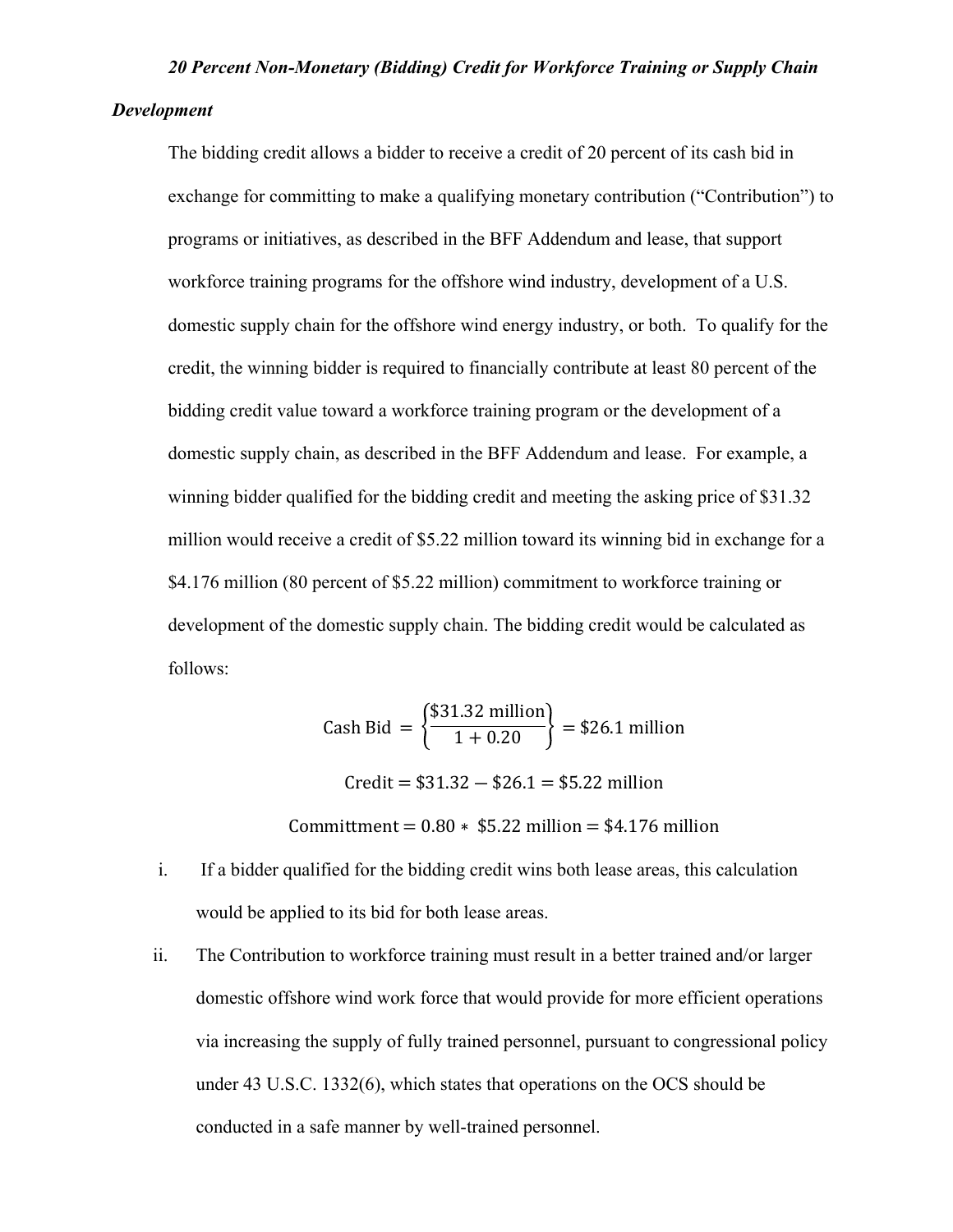- iii. The Contribution to domestic supply chain development must result in a more robust domestic supply chain by reducing the upfront capital or certification cost for manufacturing offshore wind components including the building of facilities, the purchasing of capital equipment, and the certifying of existing manufacturing facilities in the United States, which would facilitate congressional policy set forth in 43 U.S.C. 1332(3) to promote expeditious and orderly development on the OCS.
- iv. Bidders interested in pursuing bidding credits can choose to commit to workforce training programs, domestic supply chain initiatives, or a combination of both. Bidders must note, on the BFF, whether they are making the commitment to earn the bidding credit. Bidders seeking to utilize the bidding credit must submit their strategy, further described below and in the BFF Addendum, prior to the deadline for the submission of the bid deposit. Bidders are strongly encouraged to review the BFF Addendum if they are considering qualifying for the bidding credit. The strategy must describe the verifiable actions to be taken by the lessee that would allow BOEM to confirm compliance when your documentation for satisfying the bidding credit is submitted. Payment fulfilling the commitment can be deferred until submission of the facility design report (FDR) to BOEM. Lessees must provide documentation showing that the lessee has met the commitment and complied with the applicable bidding credit requirements no later than the submission to BOEM of the first Facility Design Report (FDR) for the Lease. Deferring the payment until the FDR will enable the lessee to identify programs or recipients with the greatest potential to expedite or facilitate orderly OCS renewable energy development.
- v. Contributions to workforce training must be to one of the following: (i) Contributions in support of union apprenticeships, labor management training partnerships, stipends for workforce training, or other technical training programs or institutions focused on providing skills necessary for the planning, design, construction, operation,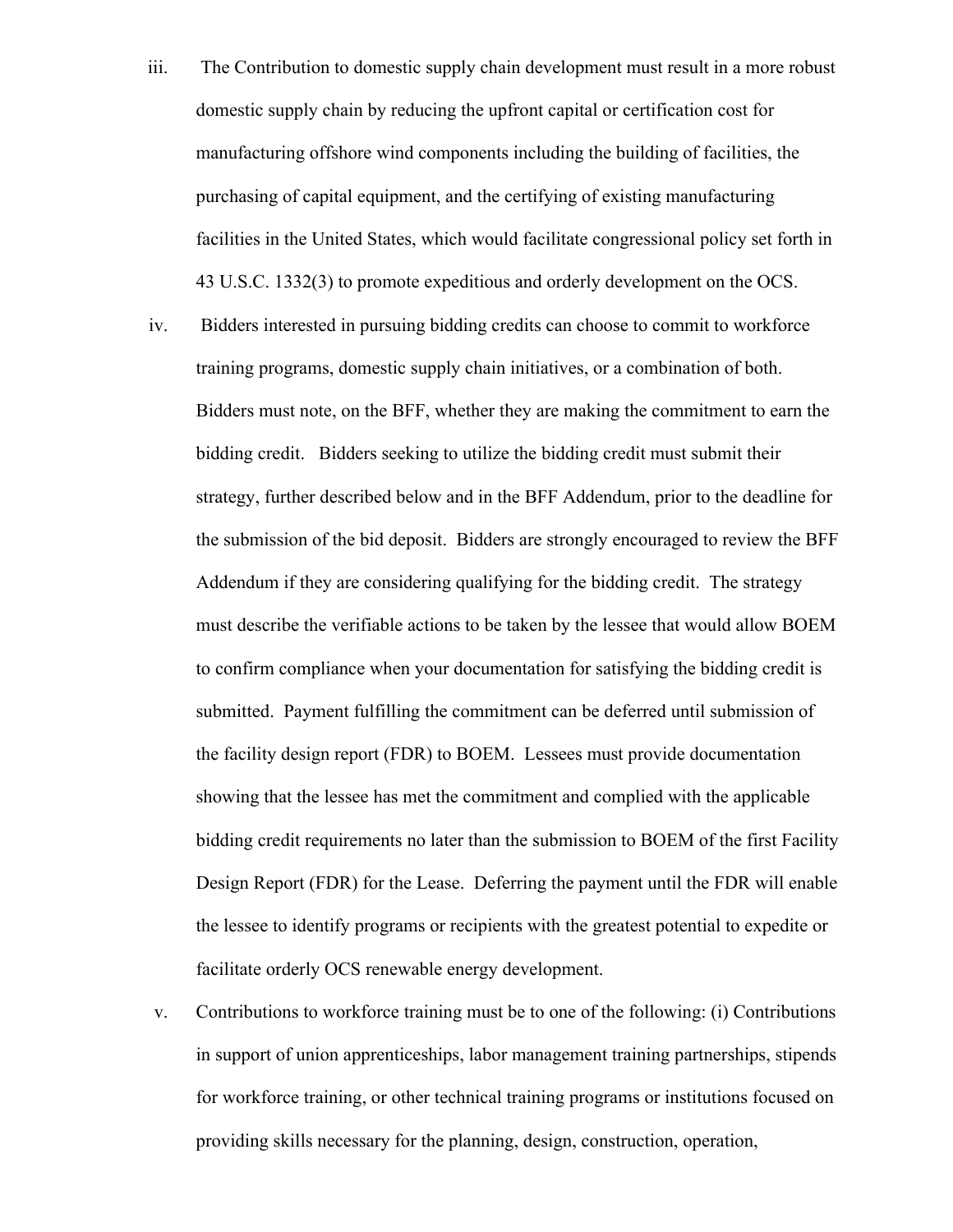maintenance, or decommissioning of offshore wind energy projects in the United States; (ii) Contributions toward maritime training necessary for the crewing of vessels to be used for the construction, servicing, and/or decommissioning of wind energy projects in the United States; (iii) Contributions toward training workers in skills or techniques necessary to manufacture or assemble offshore wind components, subcomponents or subassemblies. Examples of these skills and techniques include welding; wind energy technology; hydraulic maintenance; braking systems; mechanical systems, including blade inspection and maintenance; or computers and programmable logic control systems; (iv) Contributions toward training in any other job skills that the Lessee can demonstrate are necessary for the planning, design, construction, operation, maintenance, or decommissioning of offshore wind energy projects in the United States.

vi. Contributions to domestic supply chain development must be one of the following: (i) Contributions supporting the development of a domestic supply chain for the offshore wind industry, including manufacturing of components and sub-assemblies and the expansion of related services; (ii) Contributions to domestic tier-2 and tier-3 offshore wind component suppliers and domestic tier-1 supply chain efforts, including quayside fabrication; (iii) Contributions for technical assistance grants to help U.S. manufacturers re-tool or certify (e.g., ISO-9001) for offshore wind manufacturing; (iv) Contributions for the development of Jones Act-compliant vessels for the construction, servicing, and/or decommissioning of wind energy projects in the United States; (v) Contributions to establish a new or existing bonding support reserve or revolving fund available to all businesses providing goods and services to offshore wind energy companies, including disadvantaged businesses; (vi) Other Contributions to supply chain development efforts that the Lessee can demonstrate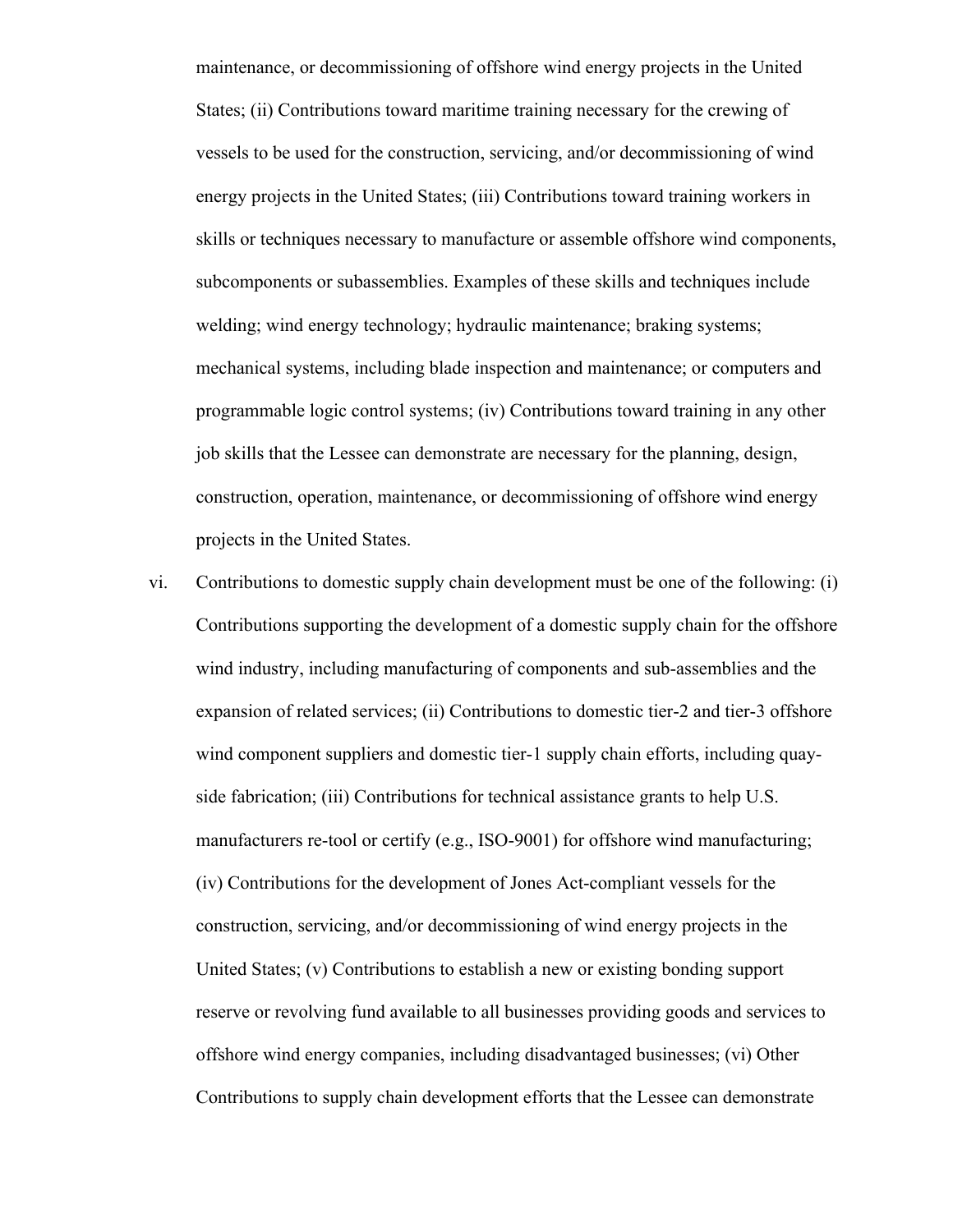further the manufacture of offshore wind components or subassemblies, or the provision of offshore wind services, in the United States.

vii. *Documentation:* If a lease is awarded pursuant to a winning bid that includes the bidding credit, the lessee will be required to provide documentation showing that the lessee has met the commitment and complied with the applicable bidding credit requirements no later than the submission to BOEM of the first Facility Design Report (FDR) for the Lease. The documentation must allow BOEM to objectively verify the amount of the Contribution and the beneficiary(ies) of the Contribution. At a minimum, this documentation must include: all written agreements between the Lessee and beneficiary(ies) of the Contribution; all receipts documenting the amount, date, financial institution, and the account and owner of account to which the Contribution was made; and sworn statements by the entity that made the Contribution and the beneficiary(ies) of the Contribution, attesting: the amount and date(s) of the Contribution; that the Contribution is being (or will be) used in accordance with the bidding credit requirements in the Lease; and that all information provided is true and accurate. The documentation must describe how the funded initiative or program has advanced, or is expected to advance, U.S. offshore wind workforce training or supply chain development. The documentation must also provide qualitative and/or quantitative information that includes the estimated number of trainees or jobs supported, or the estimated leveraged supply chain investment resulting or expected to result from the Contribution. The documentation must contain any information called for in the conceptual strategy submitted with the bid deposit. If the Lessee's implementation strategy has changed due to market needs or other factors, the Lessee must explain this change. BOEM reserves all rights to determine that the bidding credit has not been satisfied if changes to the lessee's conceptual strategy do not meet the criteria for the bidding credit described herein.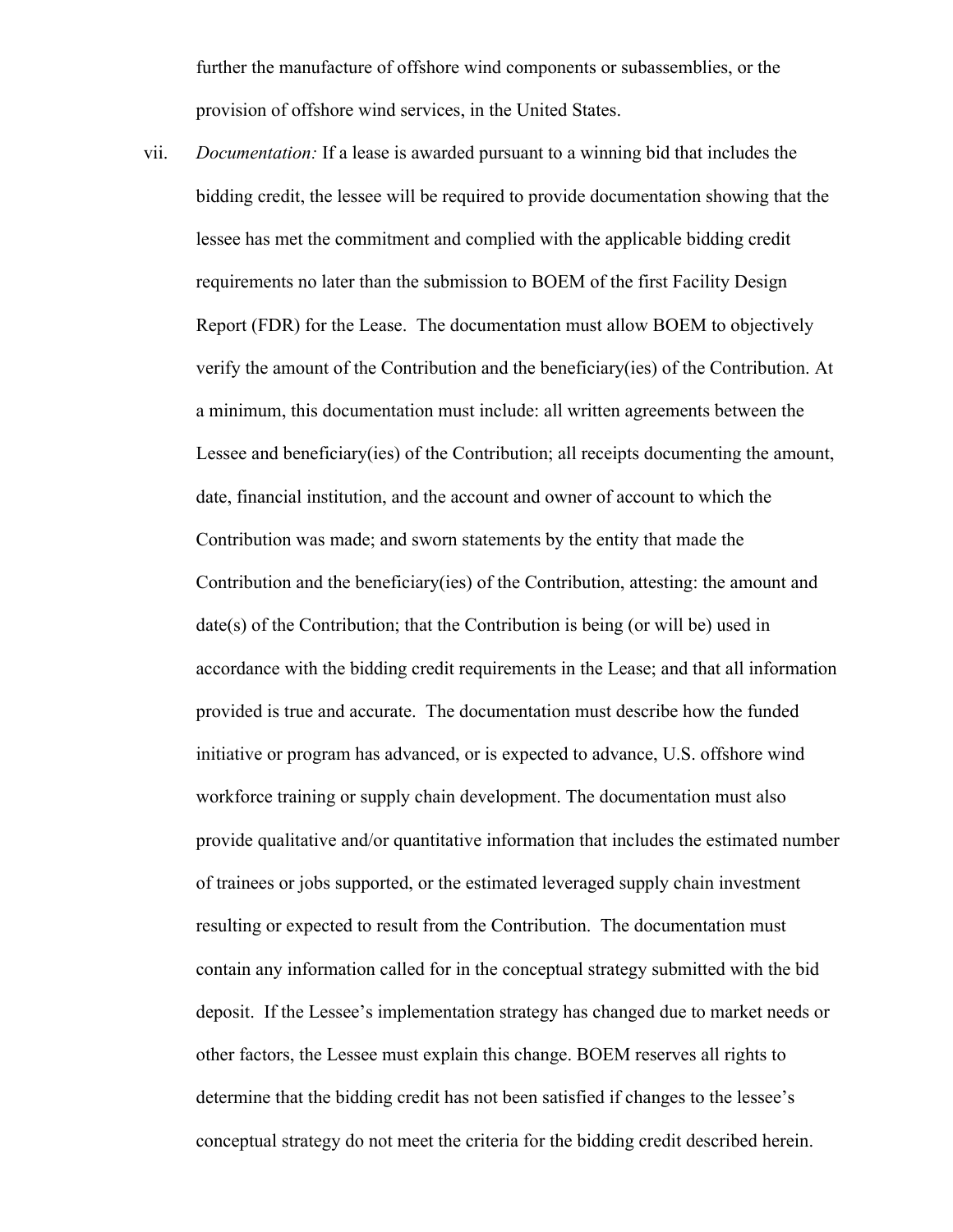viii. *Enforcement:* The commitment for the bidding credit will be made in the BFF and will be included in a lease addendum that will bind the lessee and all future assignees of the lease. If BOEM determines that a Lessee or assignee has failed to satisfy the commitment at the FDR stage, or if a Lessee or assignee relinquishes or otherwise fails to develop the Lease by the tenth anniversary date of Lease issuance, the amount corresponding to the bidding credit awarded shall be immediately due and payable to the Office of Natural Resources Revenue with interest from the date of lease execution. The interest rate will be the underpayment interest rate identified by ONRR. BOEM may, at its sole discretion, extend the documentation deadline beyond the FDR or the 10-year timeframe.

**The Auction:** Using an online bidding system to host the auction, BOEM will start the bidding for Lease Area OCS-A 0545 and OCS-A 0546. Bidders may bid for one or both lease areas offered and could ultimately win one or both areas.

| <b>Lease Area</b> | Acres  | <b>Minimum Bid</b> |
|-------------------|--------|--------------------|
| OCS-A 0545        | 54,937 | \$2,746,850        |
| <b>OCS-A 0546</b> | 55,154 | \$2,757,700        |

a. **Live Bids:** The auction will be conducted in a series of rounds. At the start of each round, BOEM will state an asking price for each Lease Area. If a bidder is willing to meet the asking price for up to two of the Lease Areas (if eligible), it will indicate its intent by submitting a bid equal to the asking price for the selected lease area(s). A bid for one or both lease areas at the sum of the full asking price is referred to as a "live bid." If the bidder has qualified for a nonmonetary credit, it will meet the asking price by submitting a multiple-factor bid – that is, a live bid that consists of a monetary (cash) element and a non-monetary credit (20 percent of the cash element), the sum of which equals the asking price. Bidders without a non-monetary credit will submit a cash bid equal to the asking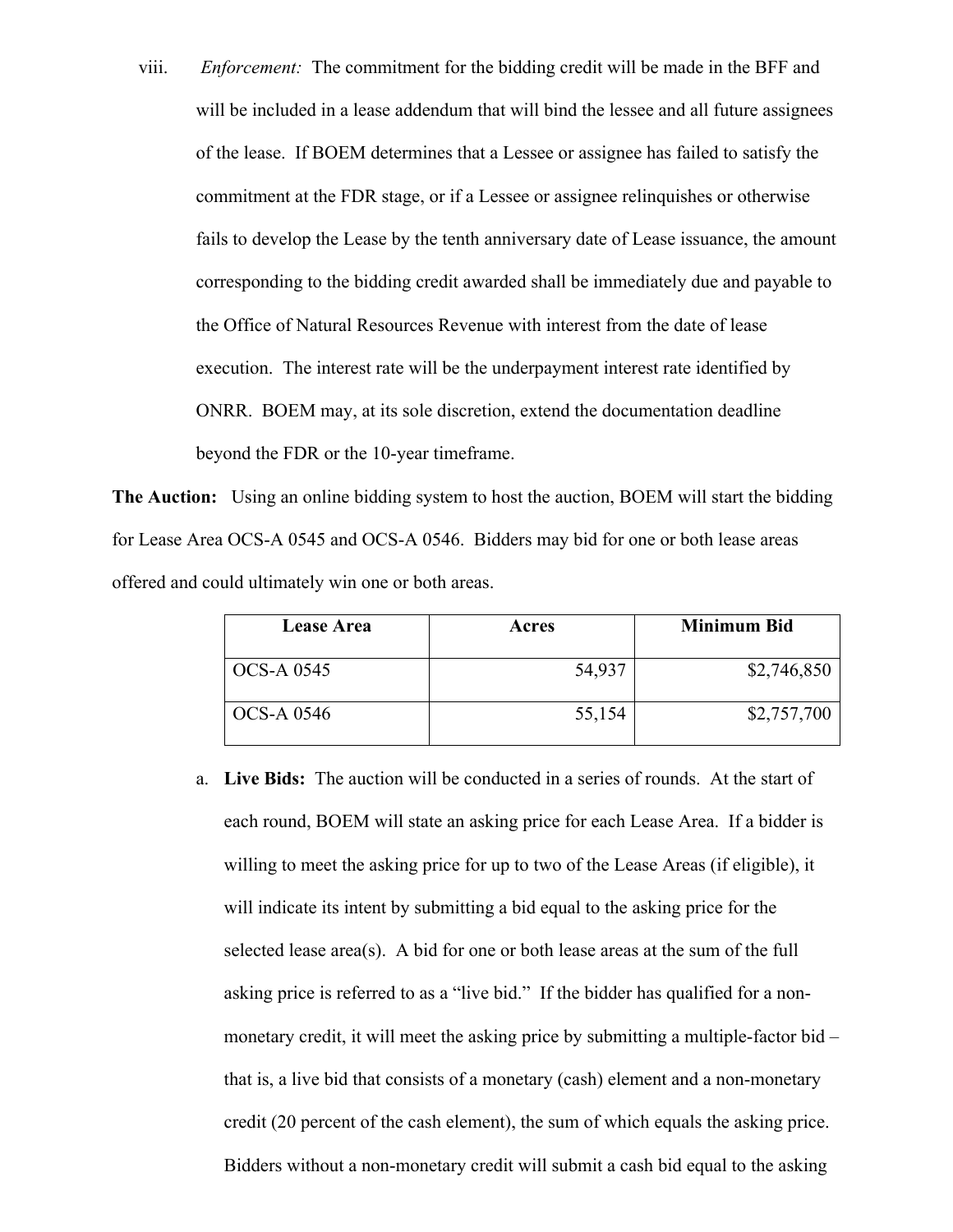price. To participate in the next round of the auction, a bidder must have submitted a live bid for at least one of the Lease Areas in each previous round, or BOEM must have carried forward a bidder's bid from a previous round. As long as there are two or more live bids (including bids carried forward) for at least one of the Lease Areas, the auction moves to the next round. If a bid is uncontested, it is automatically carried forward to the next round. BOEM will raise the asking price for each of the Lease Areas that has received two or more live bids in the previous round. Asking price increments will be determined based on several factors, including (but not necessarily limited to) the expected time needed to conduct the auction and the number of rounds that have already occurred. BOEM reserves the right to increase or decrease bidding increments as it deems appropriate.

Each bidder is allowed to submit a live bid for up to two lease areas based on its "eligibility" at the opening of each round. A bidder's eligibility is for either two, one, or zero lease areas, and corresponds to the maximum number of lease areas that a bidder may include in a live bid during a single round of the auction. A bidder's initial eligibility is determined based on the amount of the bid deposit submitted by the bidder prior to the auction. To be eligible to offer a bid on one lease area at the start of the auction, a bidder must submit a bid deposit of \$2,000,000. To be eligible to offer a bid on two lease areas, a bidder must submit a bid deposit of \$4,000,000. A bidder's bid deposit will be used by BOEM as a down payment on any monetary obligations incurred by the bidder should it be awarded a lease.

As the auction proceeds, a bidder's eligibility is determined by the number of lease areas included in its live bid submitted in the round prior to the current round. That is, if a bidder submitted a live bid on one lease area in the previous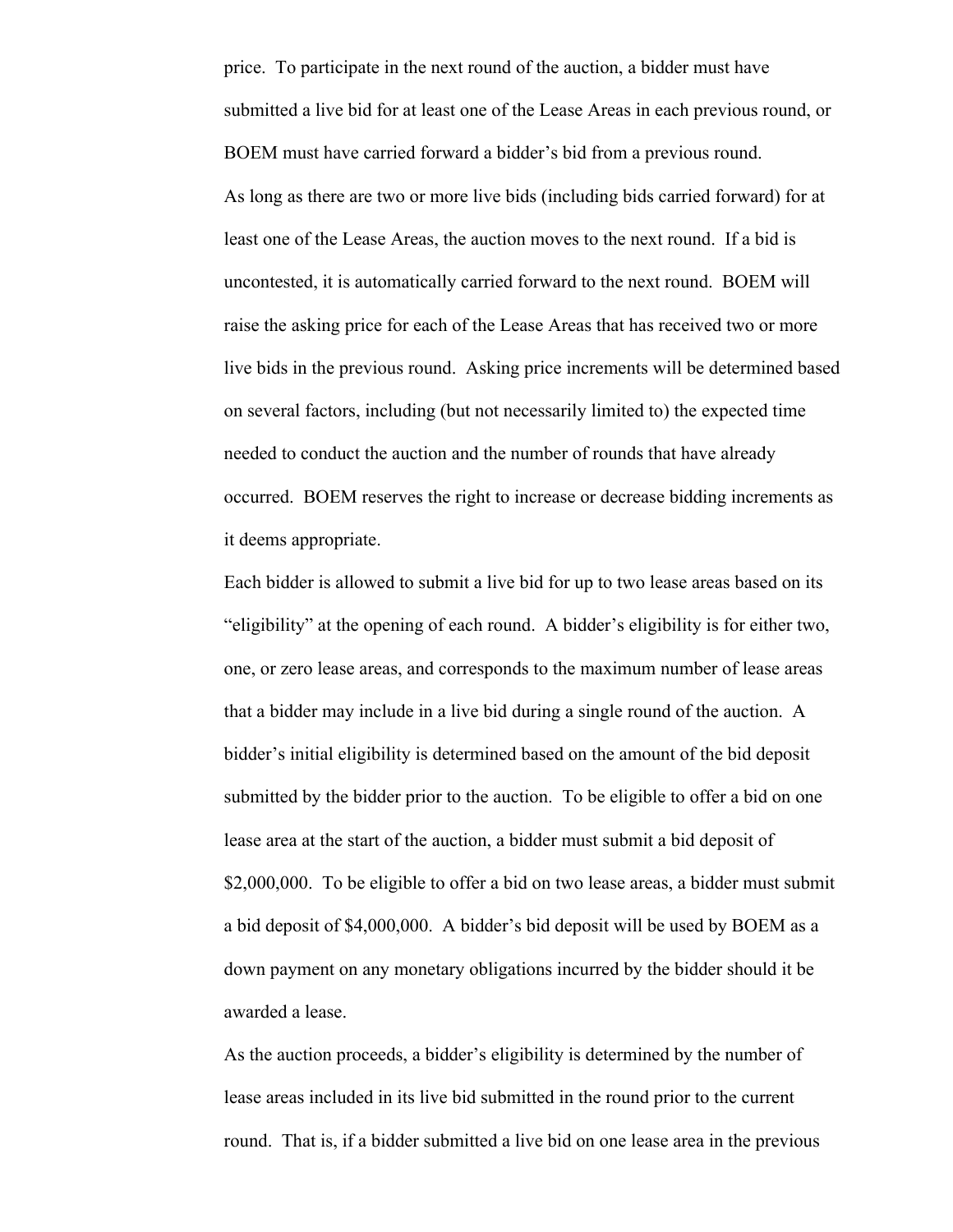round, that bidder may submit a bid that includes at most one lease area in the current round. If a bidder submitted a live bid that included two lease areas in the previous round, the bidder may submit a live bid that includes at most two lease areas in the current round. When a bidder chooses to submit a live bid with fewer lease areas than the maximum number it is eligible to include in its bid, the bidder's eligibility is permanently reduced. Thus, eligibility in successive rounds may stay the same or go down, but it can never go up.

If a bidder decides to stop bidding when its bid is contested, that bidder could still win the auction, if, for example, the bidder is ultimately selected as the provisional winner in the winner determination that is described in detail below, or if someone else's winning bid is disqualified at the award stage of the auction. In these circumstances, the bidder will be bound by its bid and thus obligated to pay the full bid amount. A bidder is bound to each of its bids at all times prior to the finalization of the auction results.

Between rounds, BOEM will disclose to all bidders that submitted bids: (1) the number of live bids in the previous round of the auction (i.e., the level of demand at the asking price) for each Lease Area; and (2) the asking price for each Lease Area in the upcoming round of the auction.

b. **Intra-round Bids:** A bidder is only eligible to continue bidding in the auction if it has submitted a live bid (or had a bid carried forward) in the previous round. In any round after the first round, an eligible bidder may submit an "intra-round" bid. An intra-round bid is similar to an "exit bid."

An intra-round bid consists of a single offer price for exactly the same lease areas on which the bidder placed a live bid in the previous round. The single offer price must be greater than the sum of the previous round's asking prices for the same lease areas bid on in the previous round and less than the sum of the current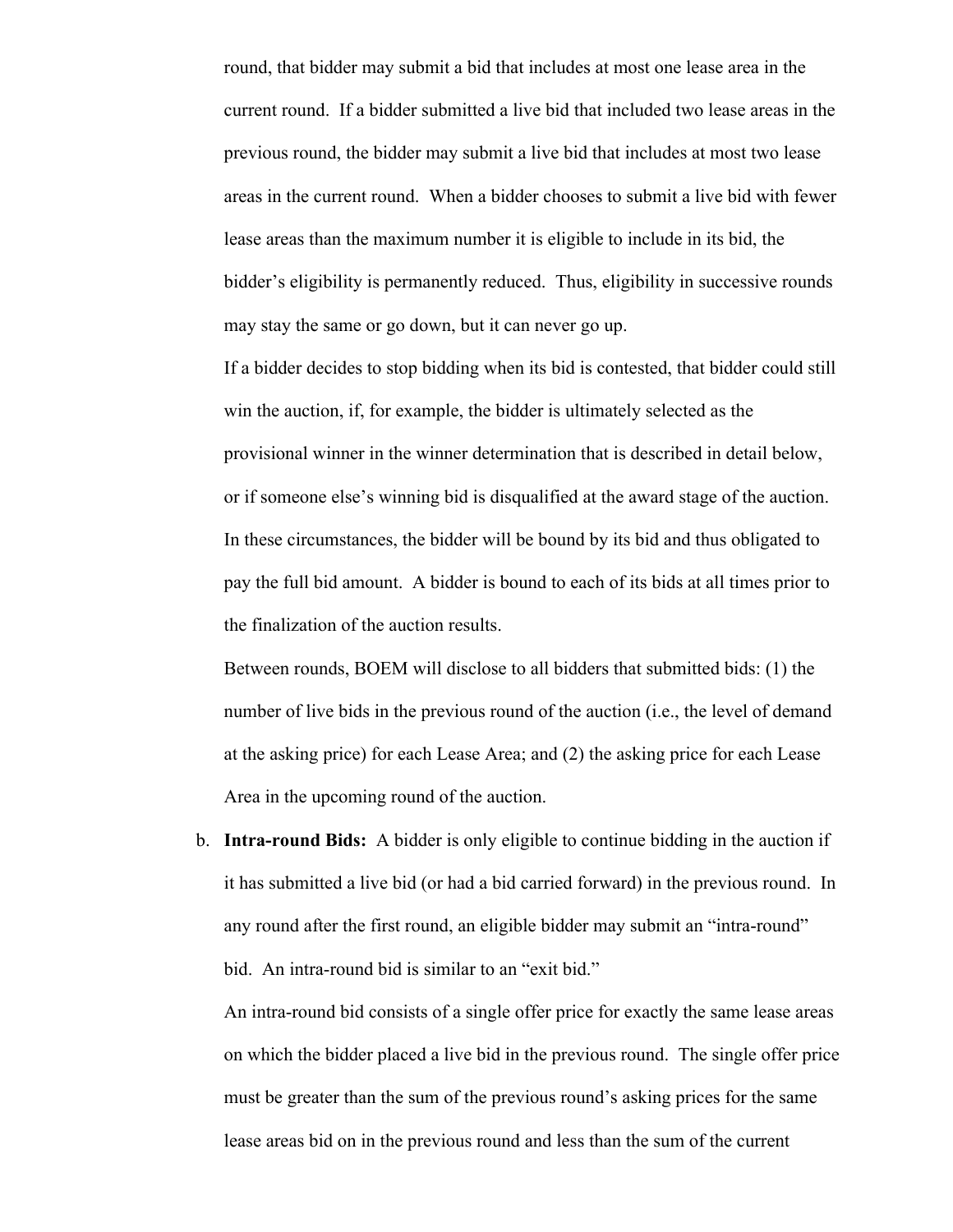round's asking prices for the same lease areas. A bidder may not submit an intraround bid in the current round if its previous round bid was uncontested or if its eligibility had previously dropped to zero lease areas.

A bidder that has submitted a live bid for two leases in the previous round may choose to submit a single intra-round bid in the current round for the two lease areas. A bidder submitting an intra-round bid for two lease areas can either:

- (1) Choose to also submit a live bid for either one of the two lease areas. Doing this sets the bidder's eligibility to one lease area and allows the bidder to continue to place a live bid for one lease area in the next round.
- (2) Choose not to submit a live bid for either of the two lease areas. Doing this sets the bidder's eligibility to zero lease areas and precludes the possibility of this bidder submitting any bids in the next round or any further round of the auction.

A bidder that has submitted a live bid for one lease area in the previous round may choose to submit an intra-round bid in the current round (for that one lease area). Placing an intra-round bid that includes one lease area terminates the bidder's ability to submit subsequent bids.

For example, consider the case of a bidder who has bid on both lease areas in the previous rounds, and hence is eligible to continue bidding on both lease areas in the current round. Suppose that the asking prices for OCS-A 0545 and OCS-A 0546 were \$10,000,000 and \$11,000,000 in the previous round and are now \$10,000,000 and \$12,000,000 in the current round, respectively. OCS-A 0546 received competition in the previous round, resulting in its increased price, but there was not competition for OCS-A 0545. Since the bidder placed a bid on both lease areas, with one of the lease areas having competition, the bidder may enter a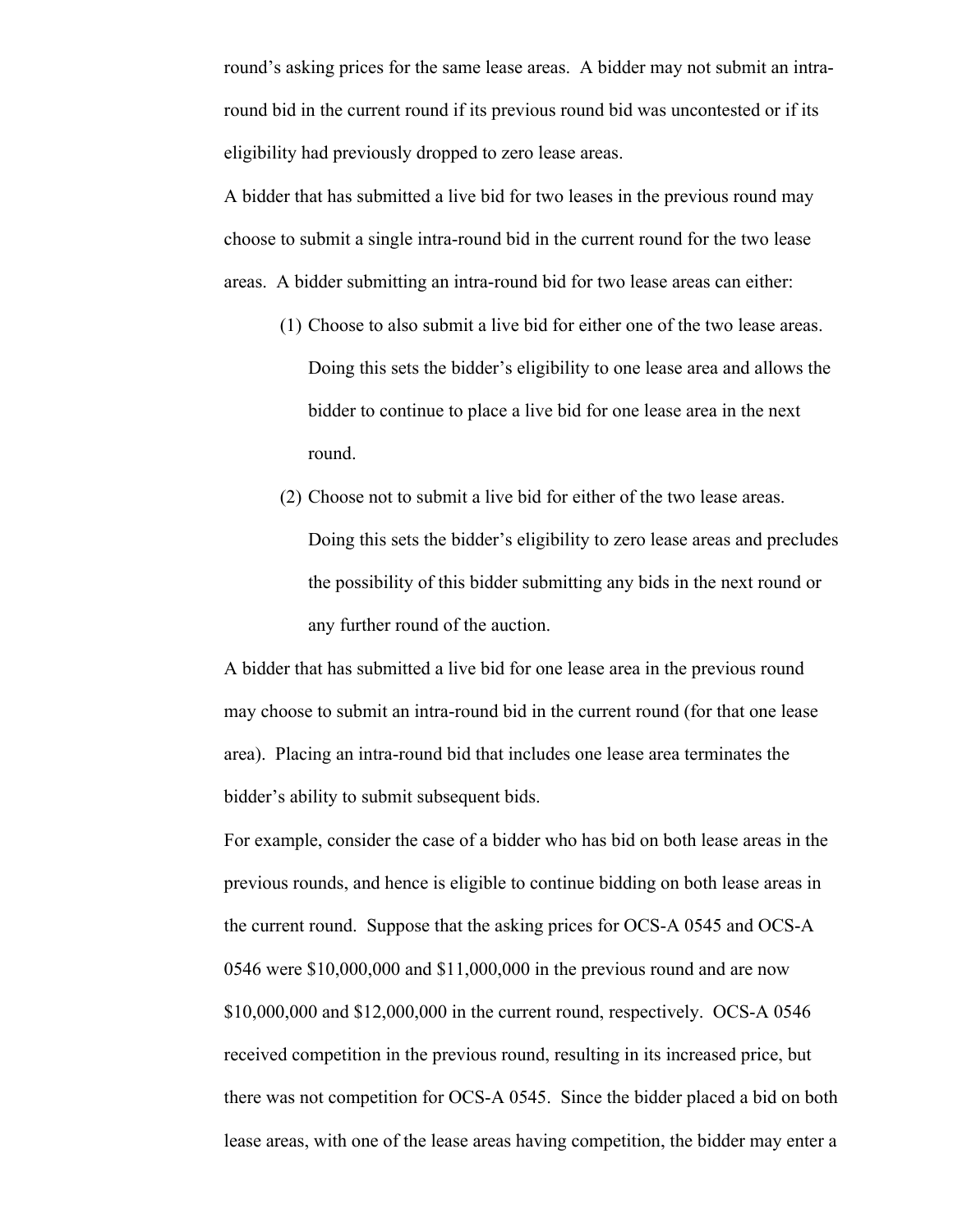single, intra-round bid for both areas that it bid on in the previous round. This single offer price must be more than \$21,000,000 and less than \$22,000,000. If the bidder wishes to continue to place bids in the auction, the bidder must also place a live bid for a single lease area in the same round. The bidder can satisfy this requirement by choosing to submit (along with its intra-round bid) a single live bid of \$10,000,000 for OCS-A 0545 or \$12,000,000 for OCS-A 0546. Alternatively, the bidder may choose not to submit any live bid, precluding the ability to place bids in future rounds.

If the bidder had only bid on one lease area in the previous round, it may be eligible to submit an intra-round bid during the current round. If its previous round's bid was for OCS-A 0546, the bidder could submit an intra-round bid for that area of more than \$11,000,000 and less than \$12,000,000, reducing its live bid eligibility to zero lease areas, and hence precluding bids in subsequent rounds. Alternatively, if the bidder's previous round's bid was on OCS-A 0545, it cannot submit an intra-round bid (or any other bid), because the previous round's bid was uncontested. In this case, since the bidder had no competition for OCS-A 0546, its sole bid of \$10,000,000 from the previous round is automatically recorded by BOEM as a submitted live bid of the same amount for that lease area in the current round.

Bidders are cautioned that dropping immediately from bidding on two lease areas to bidding on zero lease areas, without placing any live bid on one lease area, as in bidding option (2) (above), has implications for the winner determination described below. Such bidding behavior would signify that the bidder wishes only to win both lease areas or neither lease area. As such, dropping immediately from two to zero can lead to potentially counterintuitive results in which the bidder wins nothing in the auction.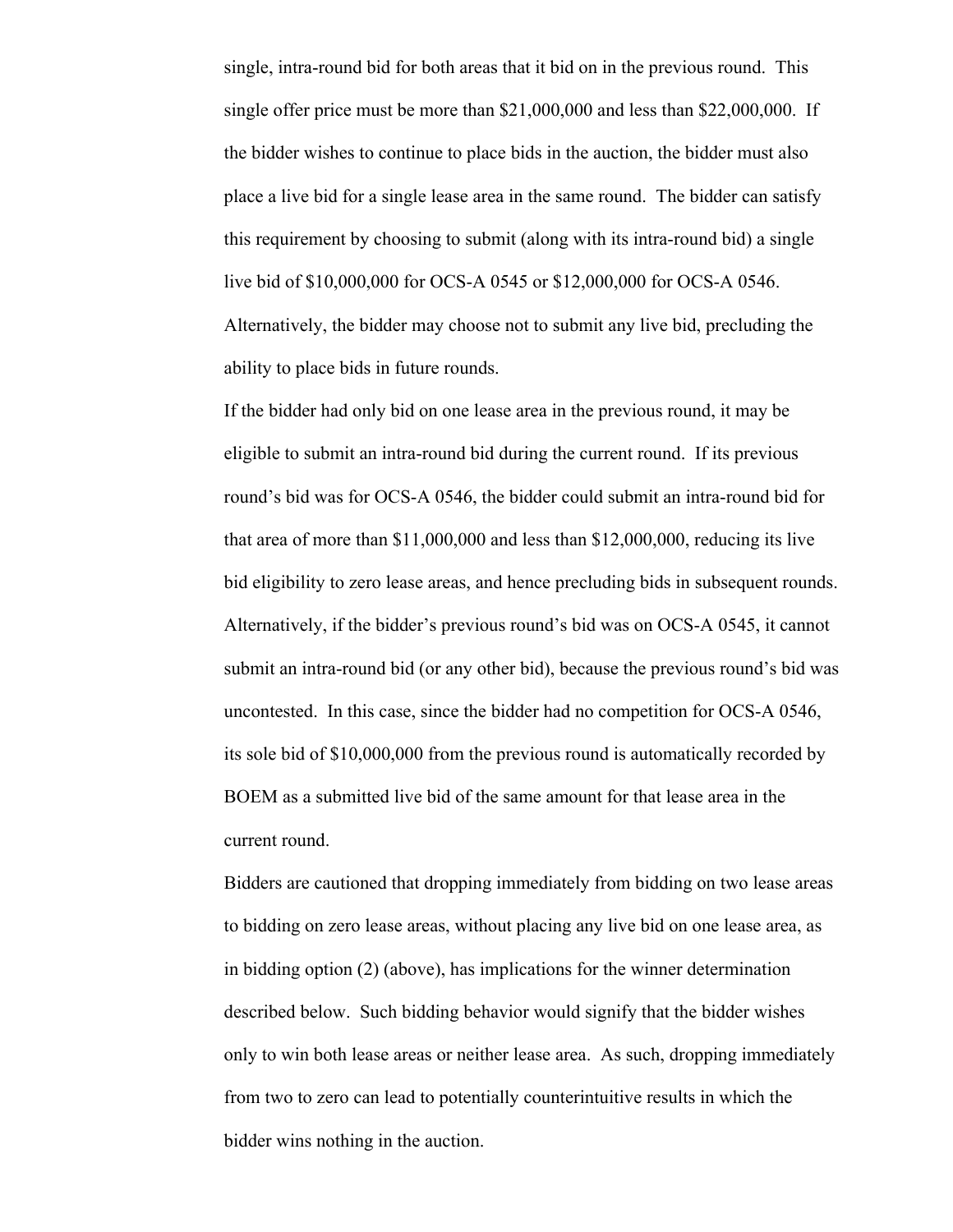Intra-round bids are not considered to be live bids for the purpose of determining whether to conclude the auction, for determining whether to increase the asking price for a particular lease area, or for disclosing the demand for a lease area. During the auction, an intra-round bid can only be seen by BOEM, and not by other bidders.

After the bidding ends, BOEM will determine the provisionally winning bids in accordance with the process described in this section. This process consists of two stages: Stage 1 and Stage 2, which are described herein. Once the auction itself ends, nothing further is required of bidders within or between Stages 1 and 2. In practice, the two stages of the process will be implemented by the auction software, which will analyze the bids, determine the provisional winners, and calculate the applicable prices. The winner determination will be reviewed, checked and validated by the panel.

• Stage 1

In Stage 1, a bidder with a live bid in the final round is provisionally assured of winning the lease area(s) included in its final-round live bid, regardless of any other bids. If both lease areas receive live bids in the final round, they are awarded to bidders in Stage 1, and the rest of this determination is not necessary. Otherwise, BOEM will select the combination of final-round bids that maximizes the sum of the bid amounts of the selected bids, subject to the following constraints: (1) a bidder must win all lease areas included in its final-round live bid (if any); (2) either a bidder's live bid or intra-round bid, but not both, can be selected; and (3) the selected bids must be feasible, in that each lease area cannot be included in more than one of the selected bids. If there is a unique combination of bids that meets the maximization objective described in the previous sentence, then these are deemed to be the Qualified Bids. If two or more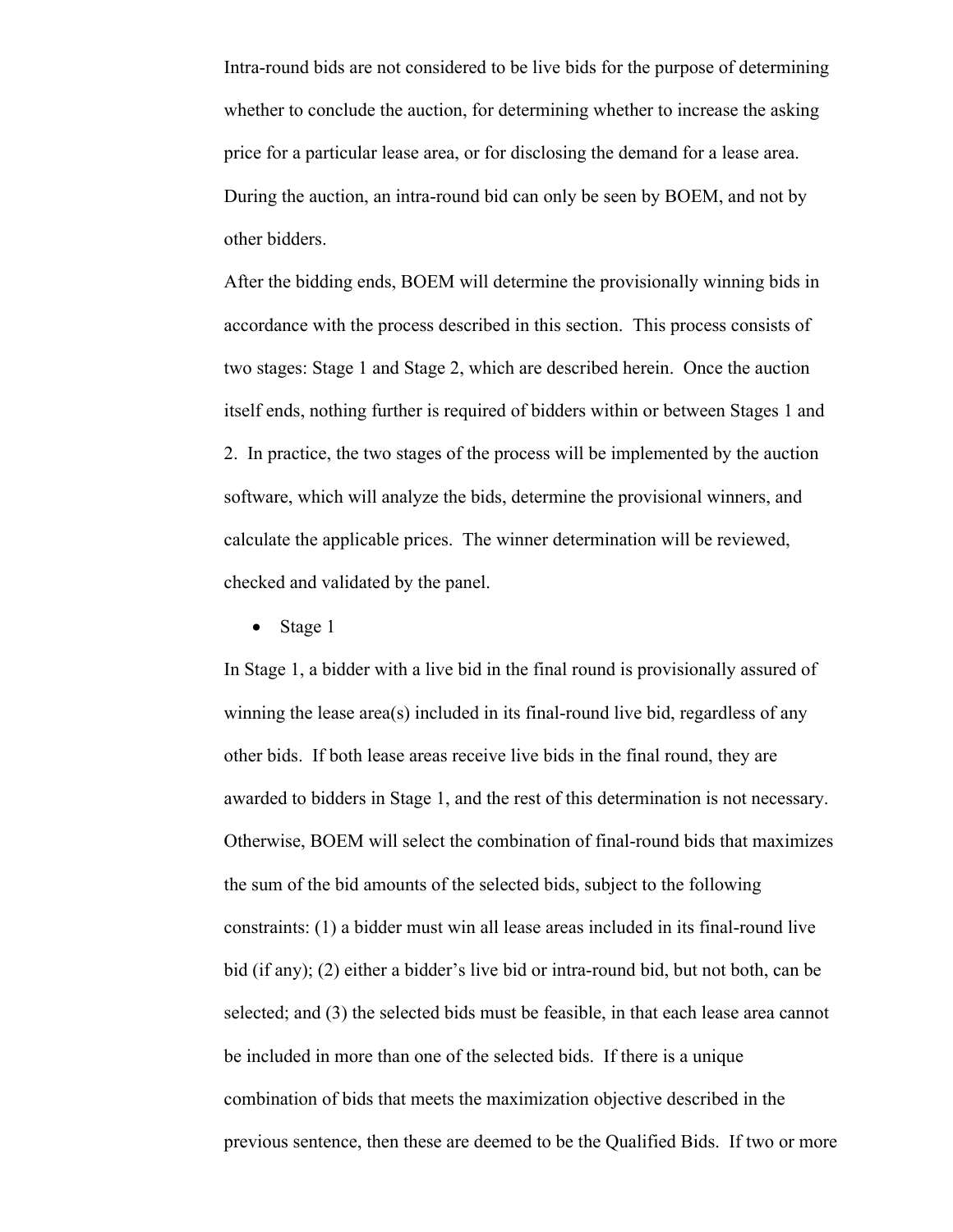combinations of bids tie by producing the same maximized sum of bid amounts, the tie is broken by: first, bringing each of these combinations forward into the Stage 2 problem (below) and selecting the combination that produces the largest value in the Stage 2 problem; and second, if two or more of these combinations tie in producing the largest value, the auction system will select one of the combinations by generating pseudorandom numbers. If any of the lease areas is not assigned in Stage 1, BOEM will proceed to Stage 2 to attempt to assign the remaining lease areas.

• Stage 2

In Stage 2, BOEM will consider bids from all bidding rounds to determine if the lease area(s) not awarded in Stage 1 can be awarded in Stage 2. The combination of bids selected in Stage 1 are Qualified Bids. BOEM will select the combination of bids from all bidding rounds that maximizes the sum of the bid amounts of the selected bids, subject to the following constraints: (1) a bidder must win all lease areas included in its Qualified Bid (if any); (2) either a bidder's live bid or intraround bid from a single bidding round, but not both, can be selected; and (3) the selected bids must be feasible, in that each lease area cannot be included in more than one of the selected bids. If there is a unique combination of bids that solves the maximization problem, then these are deemed to be the provisionally-winning bids. If two or more combinations of bids tie by producing the same maximized sum of bid amounts, the auction system will select one of the combinations by generating pseudorandom numbers. The provisional winners will pay the amounts of their provisionally winning bids.

c. **Provisional Winners:** BOEM's panel will review the auction results and certify the provisional winners. A provisional winner may be disqualified if it is subsequently found to have violated auction rules or BOEM regulations, or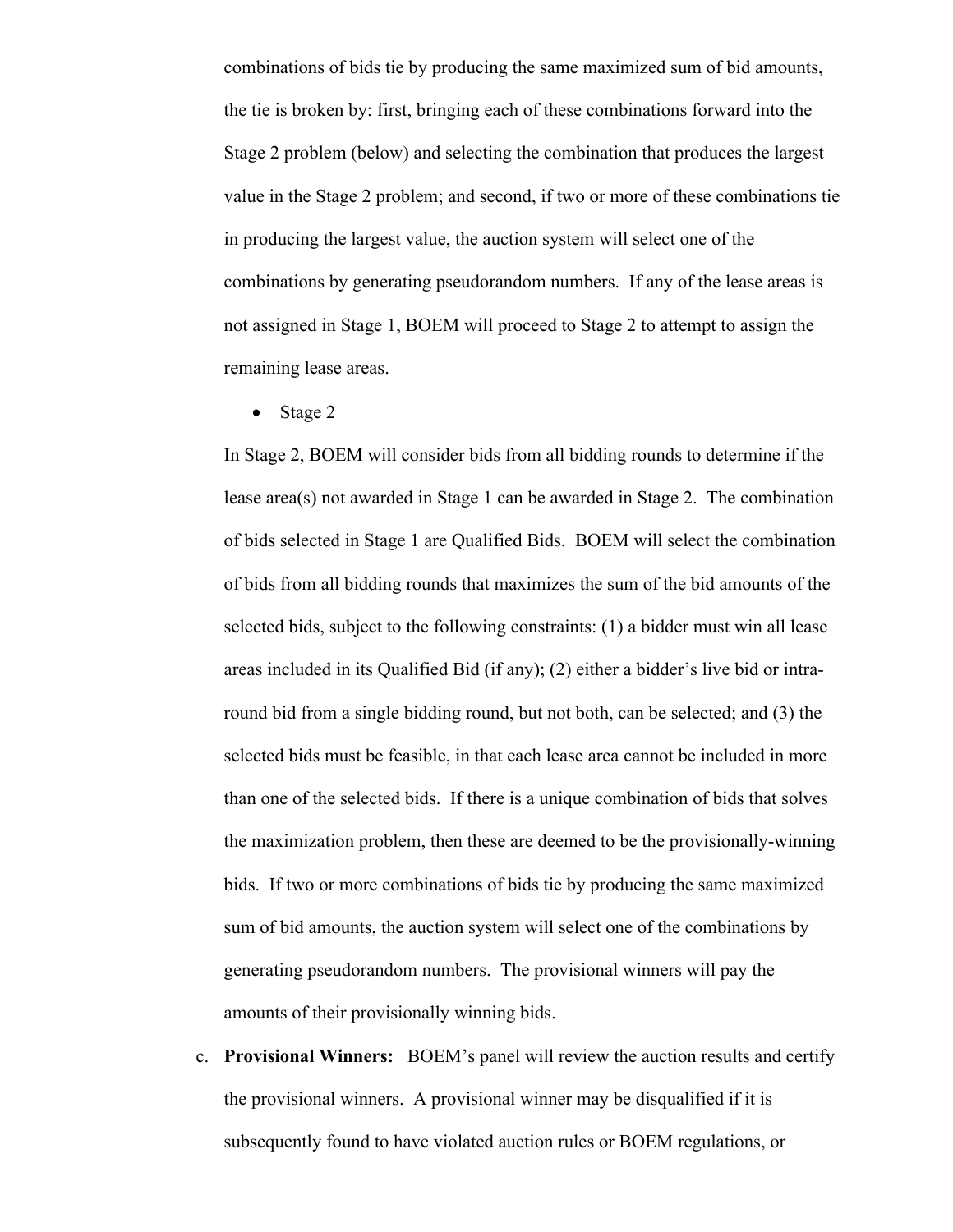otherwise engaged in conduct detrimental to the integrity of the competitive auction. If a bidder submits a bid that BOEM determines to be a provisionally winning bid, the bidder will be expected to sign the applicable lease documents, establish financial assurance, and submit the balance (if any) of its bonus bid (i.e., winning monetary bid less the applicable non-monetary bidding credit (if appropriate) and bid deposit) within 10-business days of receiving the lease copies, pursuant to 30 CFR 585.224. BOEM reserves the right not to issue the lease to the provisionally winning bidder if that bidder does not timely sign the lease copies, does not establish all required financial assurance, does not pay the balance of its winning bid, or otherwise fails to comply with applicable regulations or the terms of the FSN. In that case, the bidder will forfeit its bid deposit.

BOEM will publish the provisionally winning bidder and bid amount. The bid results, including exit bids, will be published on BOEM's website after review of the results and announcement of the provisional winner(s).

d. **Authorized Individuals and Bidder Authentication:** A company that is eligible to participate in the auction will identify on its BFF up to three individuals who are authorized to bid on behalf of the company, including their names, business telephone numbers, and email addresses. After BOEM has processed the bid deposits, the auction contractor will send several emails to the authorized individuals. The emails will contain user login information and instructions for accessing the bidder manual for the auction system and the auction system technical supplement (ASTS).

The auction system will require software tokens for two-factor authentication. To set up the tokens, authorized individuals must download an app onto their smartphone or tablet with a recent operating system. One of the emails sent to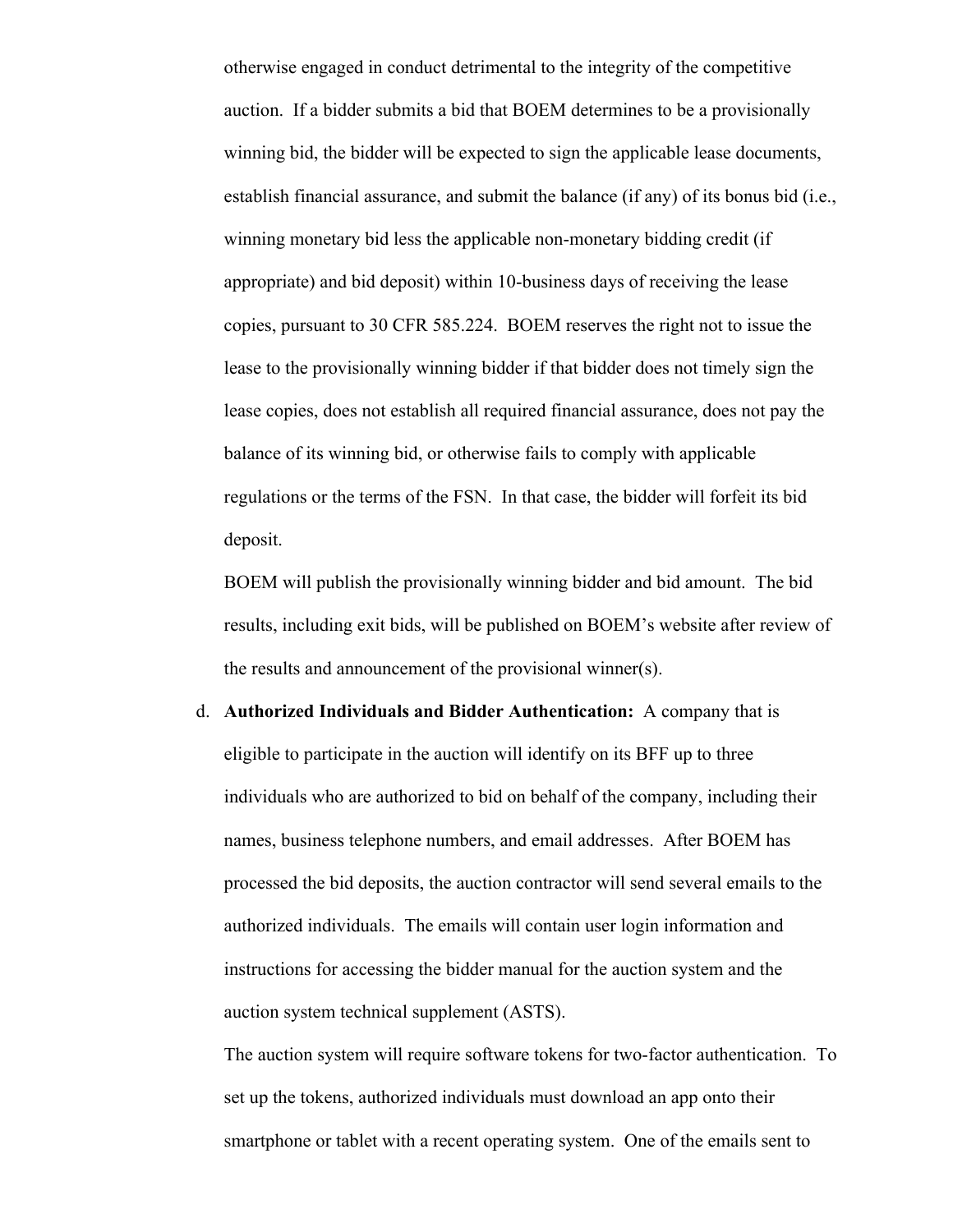authorized individuals will contain instructions for installing the app and the credentials needed to activate the software token. A short telephone conversation with the auction contractor may also be needed to use the credentials. The login information, along with the tokens, will be tested during the mock auction. If an eligible bidder fails to submit a bid deposit or does not participate in the auction, BOEM will de-activate that bidder's tokens and login information.

- e. **Timing of Auction:**The auction will begin at 9:00 a.m. EDT on May 11, 2022. Bidders may log in as early as 8:30 a.m. EDT on that day. BOEM recommends that bidders log in earlier than 9:00 a.m. EDT on that day to ensure that any login issues are resolved prior to the start of the auction. Once bidders have logged in, they should review the auction schedule, which lists the anticipated start times, end times, and recess times of each round in the auction. Each round is structured as follows:
	- Round bidding begins;
	- Bidders enter their bids;
	- Round bidding ends and the recess begins;
	- During the recess, previous round results and next round asking prices are posted;
	- Bidders review the previous round results and prepare their next round bids; and
	- Next round bidding begins.

The first round will last about 30 minutes, though subsequent rounds will be shorter. Recesses are anticipated to last approximately 10 minutes. This description of the auction schedule is tentative. Bidders should consult the auction schedule on the auction system during the auction for updated times. Bidding will continue until about 6:00 p.m. EDT each day. BOEM anticipates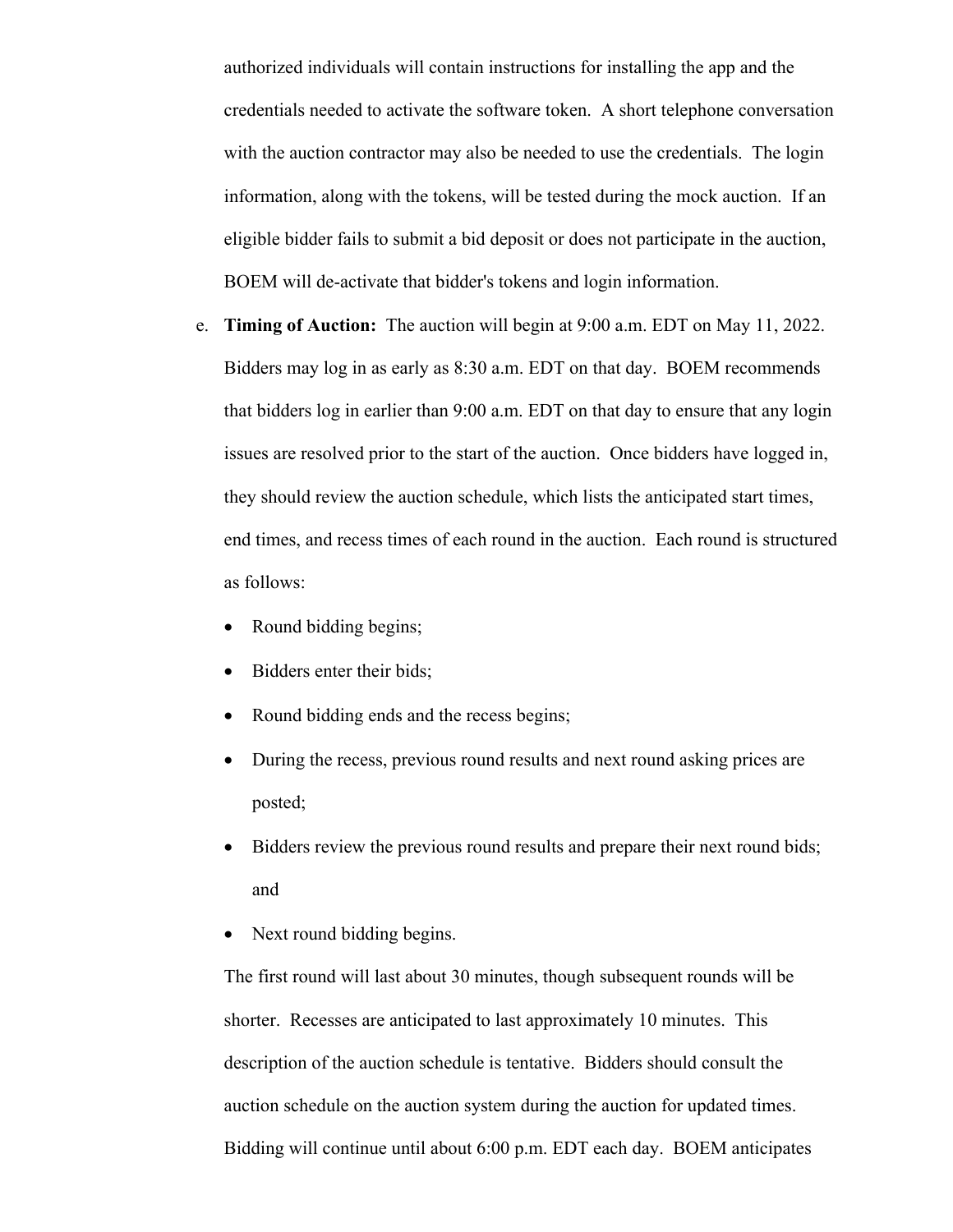that the auction will last 1- to 2-business days, but may continue for additional business days as necessary until the auction has concluded.

f. **Messaging Service:** BOEM and the auction contractors will use the auction platform messaging service to keep bidders informed on issues of interest during the auction. For example, BOEM may change the schedule at any time, including during the auction. If BOEM changes the schedule during an auction, it will use the messaging feature to notify bidders that a revision has been made and will direct bidders to the relevant page. BOEM will also use the messaging system for other updates during the auction.

Bidders may place bids at any time during the round. At the top of the bidding page, a countdown clock shows how much time remains in the round. Bidders have until the end of the round to place bids. Bidders should place bids according to the procedures described in this notice and the ASTS. Information about the round results will only be made available after the round has closed, so there is no strategic advantage to placing bids early or late in the round.

The ASTS will elaborate on the auction procedures described in this FSN. In the event of an inconsistency between the ASTS and the FSN, the FSN is controlling.

g. **Alternate Bidding Procedures:**Redundancy is the most effective way to mitigate technical and human issues during an auction. Bidders should strongly consider authorizing more than one individual to bid in the auction—and confirming during the mock auction that each individual is able to access the auction system. A 4G card or other form of wireless access is helpful in case a company's main internet connection should fail. As a last resort, an authorized individual facing technical issues may request to submit its bid by telephone. In order to be authorized to place a telephone bid, an authorized individual must call the help desk number listed in the auction manual *before* the end of the round.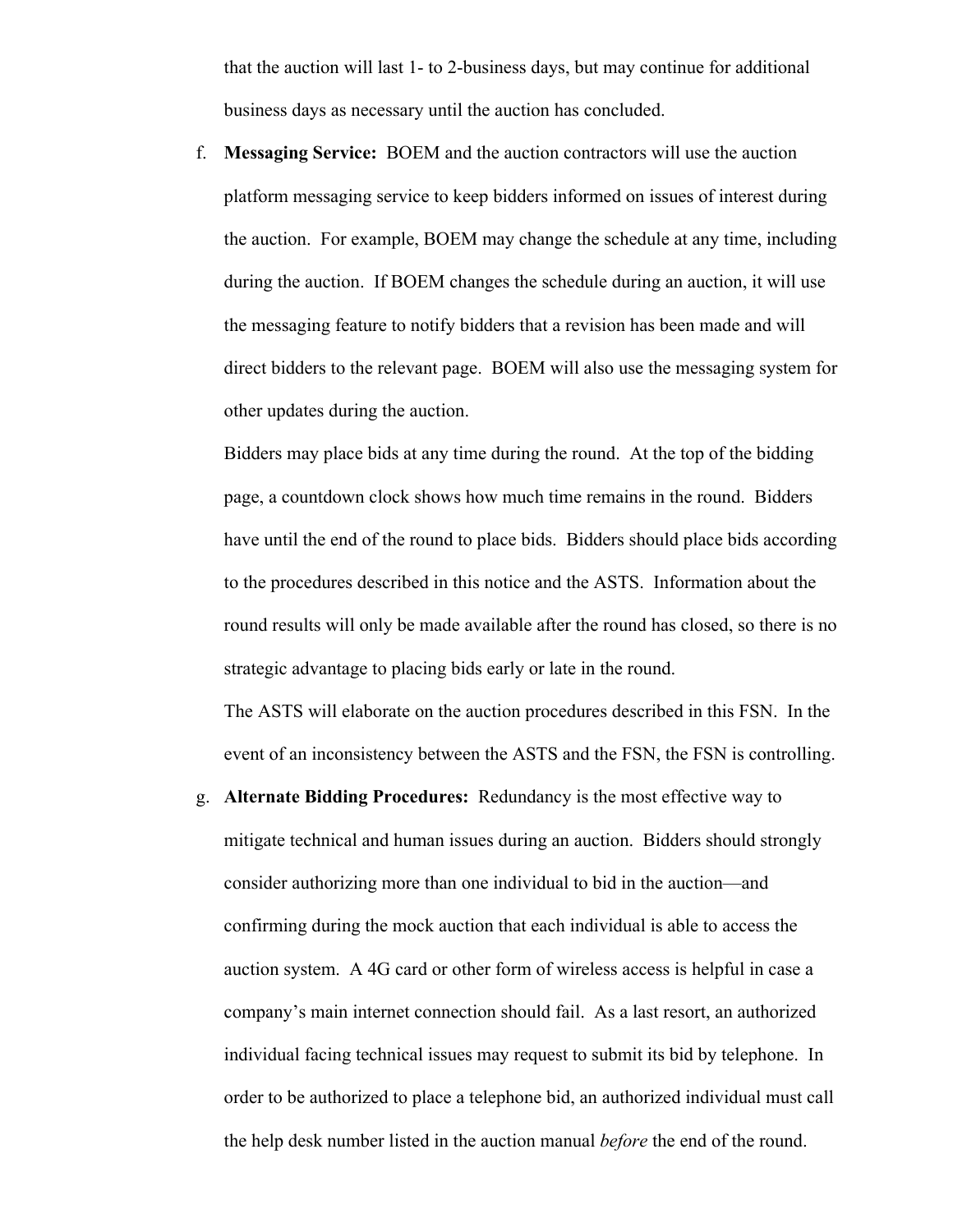BOEM will authenticate the caller's identity, including requiring the caller to provide a code from the software token. The caller must also explain the reasons why a telephone bid must be submitted. BOEM may, in its sole discretion, permit or refuse to accept a request for the placement of a bid using this alternate telephonic bidding procedure.

h. **Prohibition on Communications Between Bidders During Auction:**During the auction, bidders are prohibited from communicating with each other regarding their participation in the auction. Also, during the auction, bidders are prohibited from communicating to the public regarding any aspect of their participation or lack thereof in the auction, including, but not limited to, through social media, updated websites, or press releases.

## XIV. POST-AUCTION PROCEDURES

- a. **Rejection or Non-Acceptance of Bids:** BOEM reserves the right and authority to reject all bids that do not satisfy the requirements and rules of the auction, the FSN, or applicable regulations and statutes.
	- i. **Anti-Competitive Review:** Bidding behavior in this sale is subject to Federal antitrust laws. Accordingly, following the auction, but before the acceptance of bids and the issuance of leases, BOEM will "allow the Attorney General, in consultation with the Federal Trade Commission, 30 days to review the results of the lease sale." 43 U.S.C. 1337(c). If a provisionally winning bidder is found to have engaged in anti-competitive behavior in connection with its participation in the competitive bidding process, BOEM may reject its provisionally winning bid. Compliance with BOEM's auction procedures and regulations is not an absolute defense to violations of antitrust laws.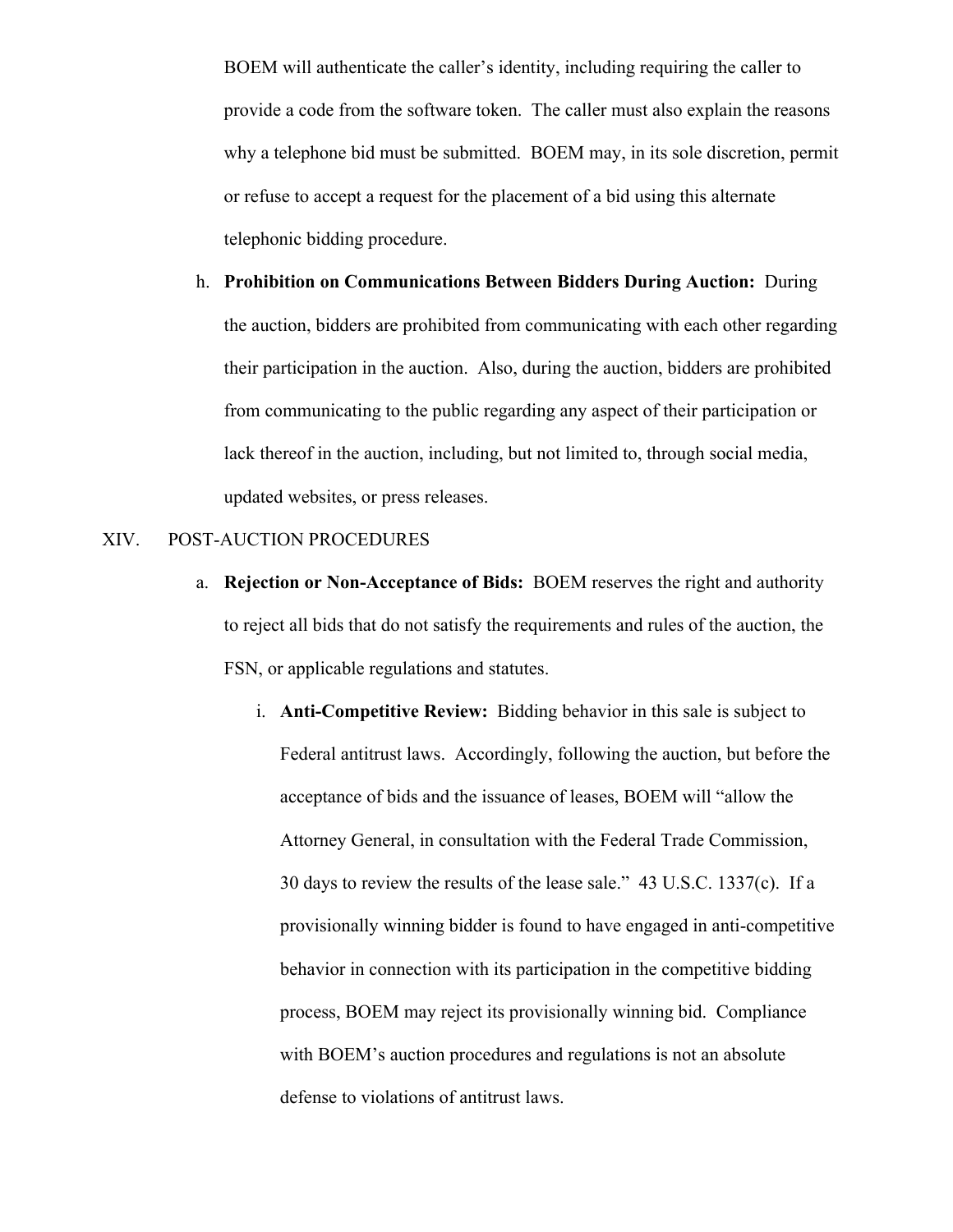Anti-competitive behavior determinations are fact-specific. Such behavior may manifest itself in several different ways, including, but not limited to:

- 1. An express or tacit agreement among bidders not to bid in an auction or to bid a particular price;
- 2. An agreement among bidders not to bid or not to bid on one of the Lease Areas;
- 3. An agreement among bidders not to bid against each other; or
- 4. Other agreements among bidders that have the potential to affect the final auction price.

Pursuant to 43 U.S.C. 1337(c), BOEM will decline to award a lease if the Attorney General, in consultation with the Federal Trade Commission, determines that awarding the lease would be inconsistent with the antitrust laws.

For more information on whether specific communications or agreements could constitute a violation of Federal antitrust law, please see *https://www.justice.gov/atr/business-resources* or consult legal counsel.

- b. **Process for Issuing the Lease:** Once all post-auction reviews have been completed to BOEM's satisfaction, BOEM will issue three unsigned copies of the lease to each provisionally winning bidder. Within 10-business days after receiving the lease copies, the provisionally winning bidders must:
	- 1. Sign and return the lease copies on the bidder's behalf;
	- 2. File financial assurance, as required under 30 CFR 585.515-.537; and
	- 3. Pay by electronic funds transfer (EFT) the balance (if any) of the bonus bid (winning bid less the bid deposit). BOEM requires bidders to use EFT procedures (not *pay.gov*, the website bidders used to submit bid deposits) for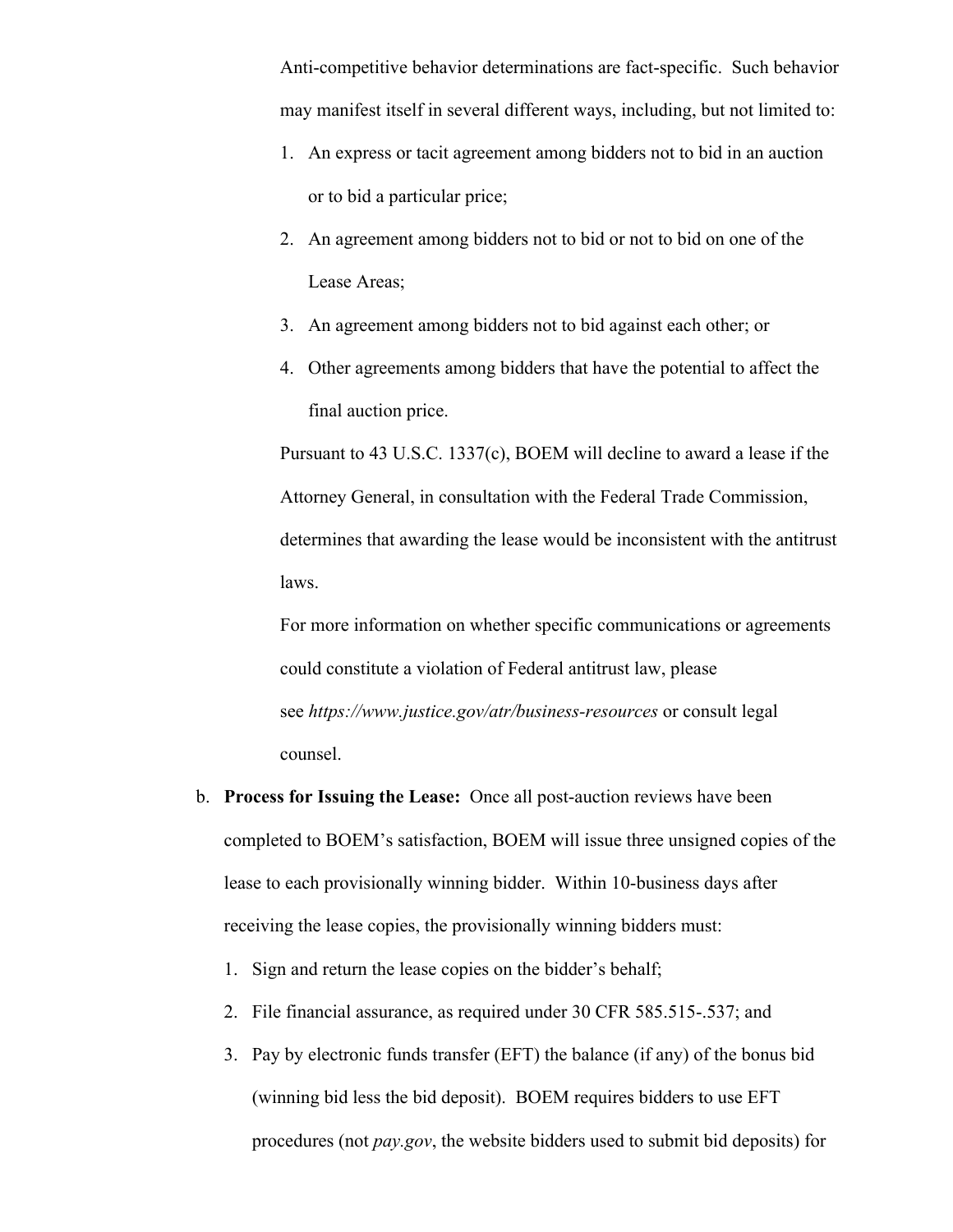payment of the balance of the bonus bid, following the detailed instructions contained in the "Instructions for Making Electronic Payments" available on BOEM's website at: https://www.boem.gov/renewable-energy/stateactivities/carolina-long-bay.

BOEM will not execute a lease until the three requirements above have been satisfied, BOEM has accepted the provisionally winning bidder's financial assurance pursuant to 30 CFR 585.515, and BOEM has processed the provisionally winning bidder's payment.

BOEM may extend the 10-business day deadline for signing a lease, filing the required financial assurance, and paying the balance of the bonus bid if BOEM determines the delay was caused by events beyond the provisionally winning bidder's control pursuant to 30 CFR 585.224(e).

If a provisionally winning bidder does not meet these requirements or otherwise fails to comply with applicable regulations or the terms of the FSN, BOEM reserves the right not to issue the lease to that bidder. In such a case, the provisionally winning bidder will forfeit its bid deposit. Also, in such a case, BOEM reserves the right to identify the next highest bid for that lease area submitted during the lease sale by a bidder who has not won one of the other Lease Areas and to offer the lease to that bidder pursuant to its bid. Within 45-calendar days of the date that a provisionally winning bidder receives copies of the lease, it must pay the first year's rent using the *pay.gov* and Renewable Energy Initial Rental Payment form available at: https://www.pay.gov/public/form/start//27797604/.

Subsequent annual rent payments must be made following the detailed instructions contained in the "Instructions for Making Electronic Payments,"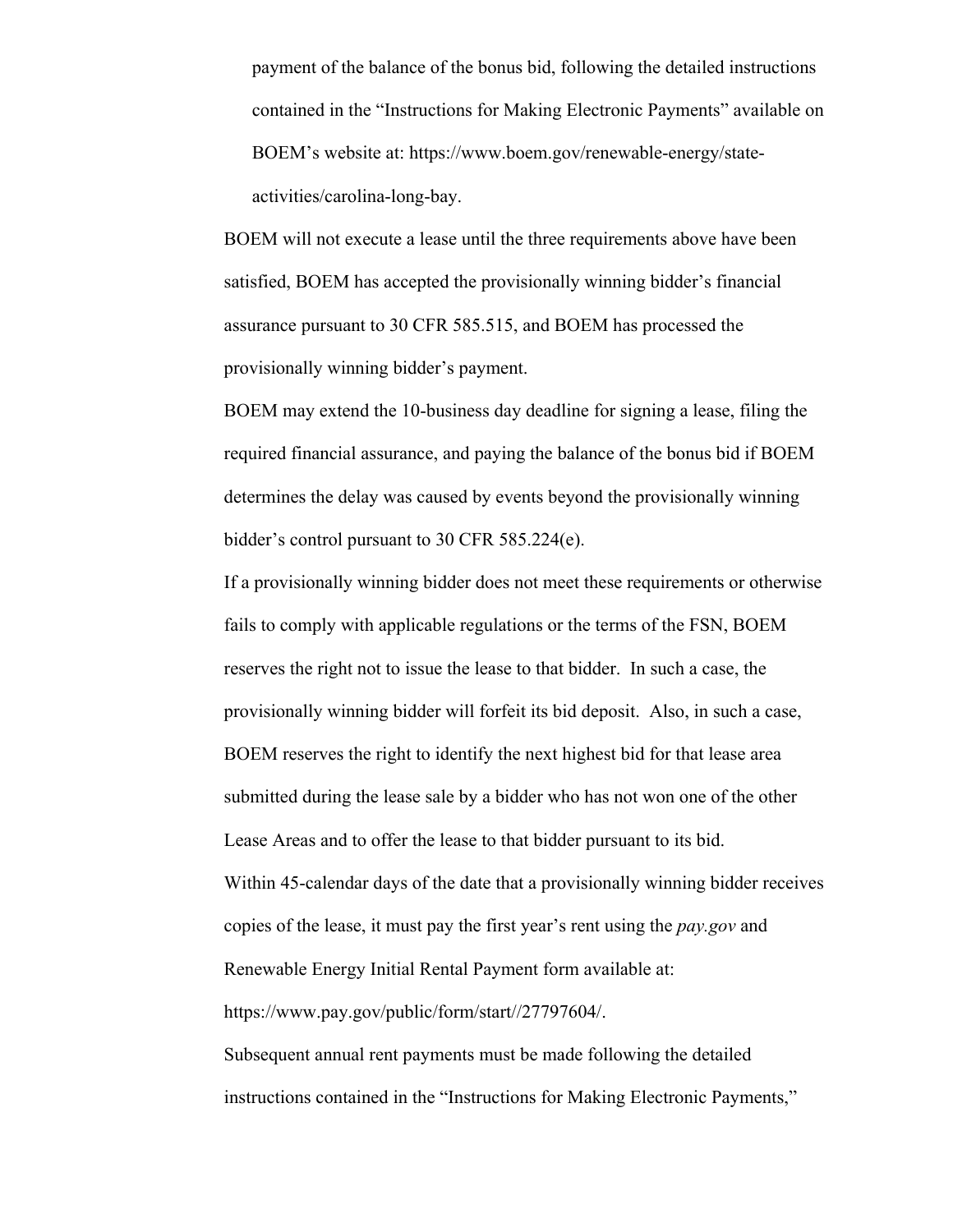available on BOEM's website at: https://www.boem.gov/renewable-energy/stateactivities/carolina-long-bay.

- c. **Non-Procurement Debarment and Suspension Regulations:** Pursuant to regulations at 43 CFR part 42, subpart C, an OCS renewable energy lessee must comply with the Department of the Interior's non-procurement debarment and suspension regulations at 2 CFR parts 180 and 1400. The lessee must also communicate this requirement to persons with whom the lessee does business relating to this lease by including this requirement as a condition in their contracts and other transactions.
- d. **Force Majeure:** The Program Manager of BOEM's Office of Renewable Energy Programs has the discretion to change any auction details specified in the FSN, including the date and time, in case of a *force majeure* event that the Program Manager deems may interfere with a fair and proper lease sale process. Such events may include, but are not limited to: natural disasters (e.g., earthquakes, hurricanes, floods, blizzards), wars, riots, acts of terrorism, fire, strikes, civil disorder, pandemics or other events of a similar nature. In case of such events, BOEM will notify all qualified bidders via email, phone, or through the BOEM website at: http://www.boem.gov/Renewable-Energy-Program/index.aspx. Bidders should call 703-787-1121 if they have concerns.
- e. **Withdrawal of Blocks:** BOEM reserves the right to withdraw all or portions of the Lease Areas prior to executing the leases with the winning bidders.
- f. **Appeals:** The appeals procedures are provided in BOEM's regulations at 30 CFR 585.225 and 585.118(c). Pursuant to 30 CFR 585.225:
	- (a) If BOEM rejects your bid, BOEM will provide a written statement of the reasons and refund any money deposited with your bid, without interest.